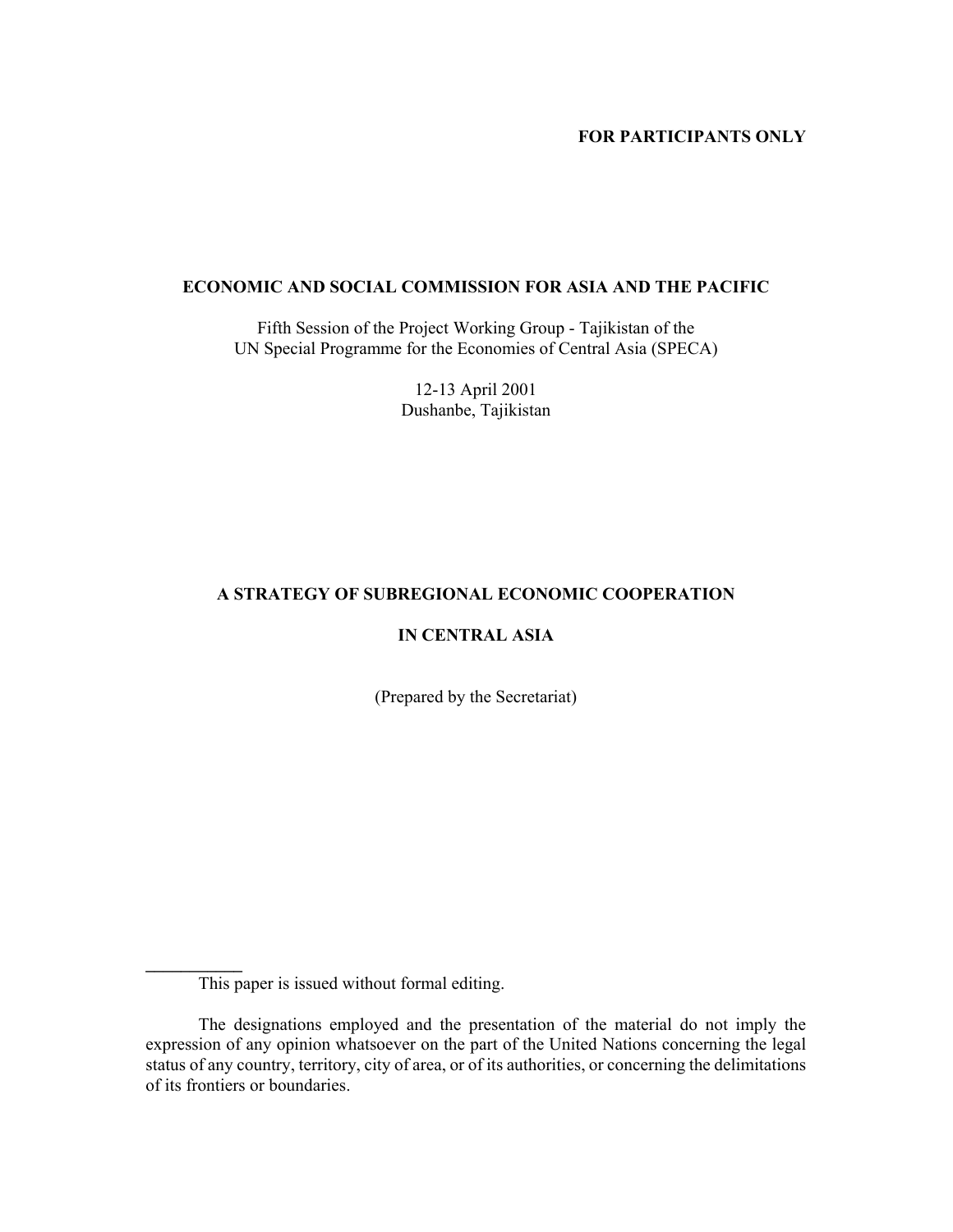### **PREFACE**

This document has been prepared by Economic and Social Commission for Asia and the Pacific for an International Economic Conference on Tajikistan in the Regional Context of Central Asia scheduled to be held on 15 - 16 October 2001 under the framework of UN Special Programme for the Economies of Central Asia (SPECA). The main objectives of the paper are to provide a snapshot view of the present state of economic cooperation in the region and to identify areas for strengthened subregional cooperation in Central Asia. The paper notes that a strong political and administrative commitment to initiate coordinated national actions are crucial to accelerate the process of regional cooperation in Central Asia. Such initiatives need to be supported by financial and technical assistance from the international community. The paper identifies some of the areas for international support.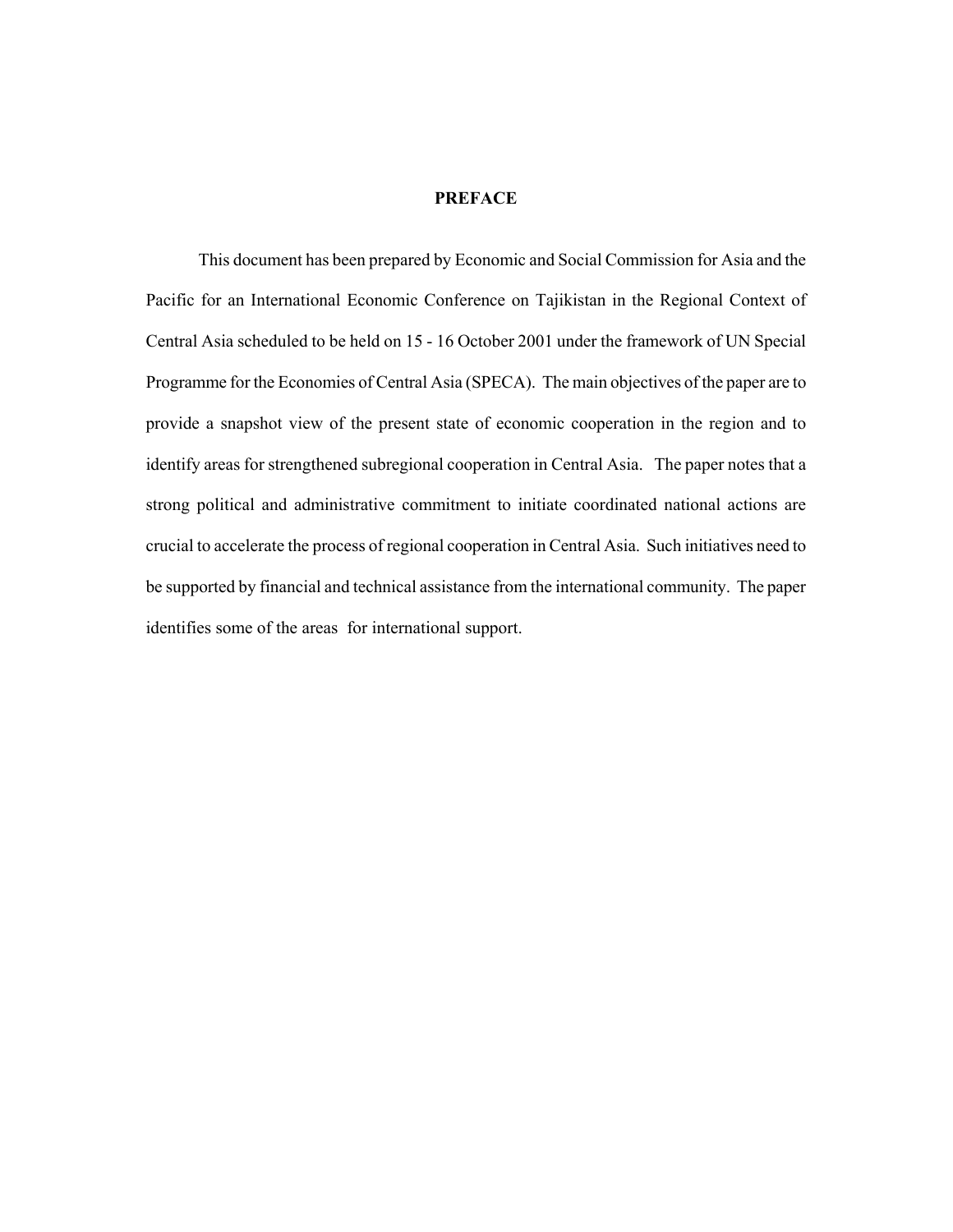# **CONTENTS**

|                                                               | Pages     |
|---------------------------------------------------------------|-----------|
| Introduction                                                  | $1 - 4$   |
| I.<br>Macroeconomic management                                | $5 - 9$   |
| II. International trade                                       | $10 - 19$ |
| III. Foreign direct investment                                | $20 - 24$ |
| IV. Infrastructure                                            | $25 - 30$ |
| A. Transport                                                  | $25 - 28$ |
| B. Energy                                                     | $28 - 29$ |
| C. Water resources management                                 | $29 - 30$ |
| V. Tourism                                                    | $31 - 33$ |
| VI. Scientific and technological cooperation                  | $34 - 36$ |
| Concluding observations and areas of international assistance | $37 - 39$ |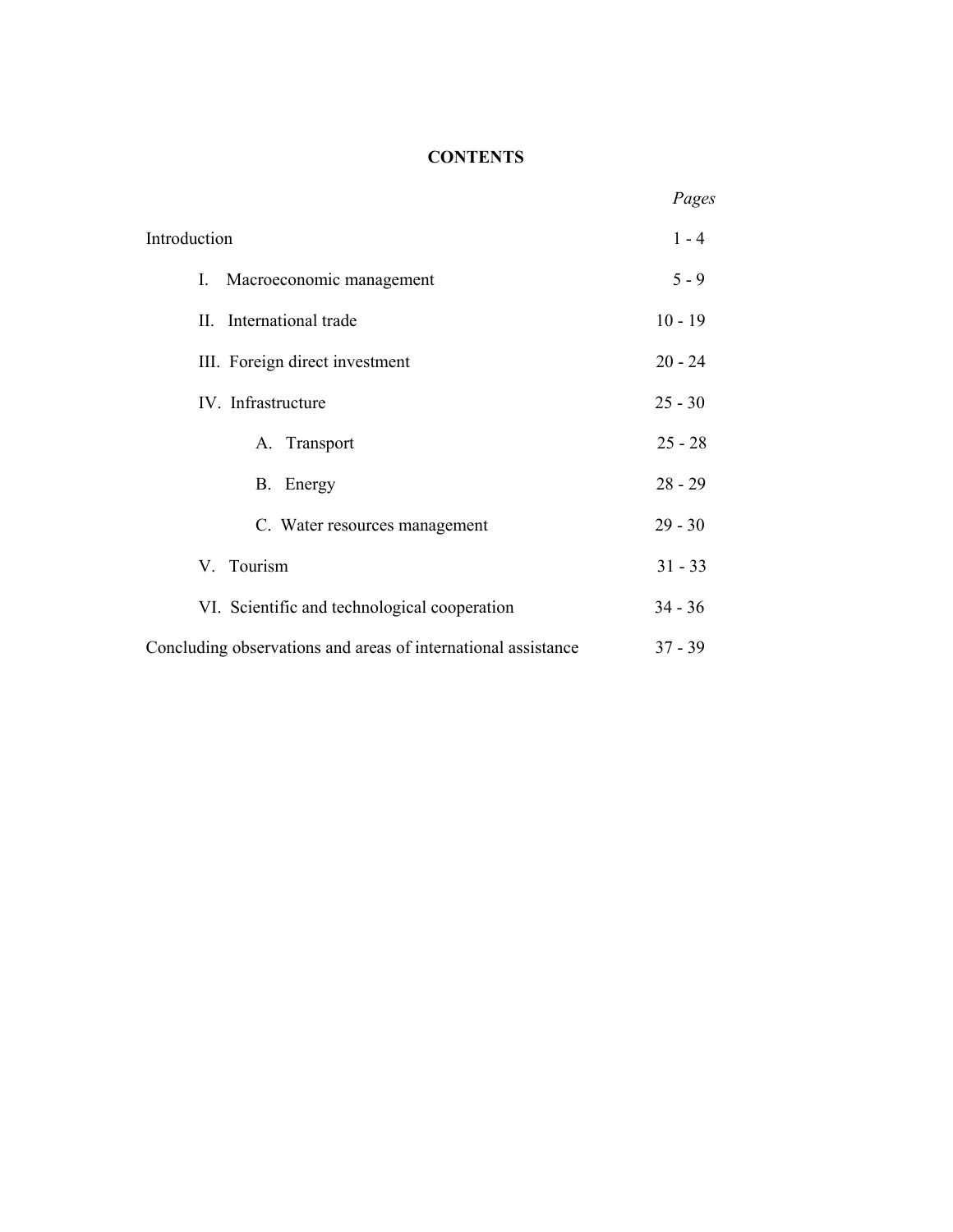### **INTRODUCTION**

Economic cooperation among the Central Asian countries can be viewed both as natural outcome of and as prerequisite for their economic and social development. It is a natural outcome partly because of their geographical proximity. More importantly, these countries used to be parts of the big economic complex of the former Soviet Union, and were firmly integrated into the intra-USSR division of labour. In the immediate aftermath of the break-up of the USSR, some of the links were severed. More recently, efforts have been made to restore and revitalize economic complementarity among these countries. Economic cooperation is also a necessity as each of the countries individually has a rather small market (table 1). Yet, with the Central Asian countries having many common historical and geographical characteristics and areas of economic complementarity, there is a considerable potential for Central Asia to be a new growth area collectively. Covering about 4 million square kilometers (18 per cent of the CIS total territory) and consisting of 54 million people (18 per cent of the CIS total population), the Central Asian countries have a good foundation for subregional cooperation.

In terms of size Tajikistan is a relatively small country with 143,000 square kilometers of surface area, whereas Kazakhstan has a vast territory of 2.7 million square kilometers. The size of population ranges from 4.4 million in Turkmenistan to 24 million in Uzbekistan. From the point of view of resource endowment, the Central Asia is rich in oil and gas; ferrous, non-ferrous and precious metals; and hydro power resources. Four countries in the subregion have substantial hydrocarbon deposits, the exploitation of which constitutes their principal export prospect in the twenty first century. The region has competitive advantages to produce grain, cotton, meat and dairy products and can be self-sufficient in food. Additional advantages of the region are human resources with a high level of education and scientific and technical potential.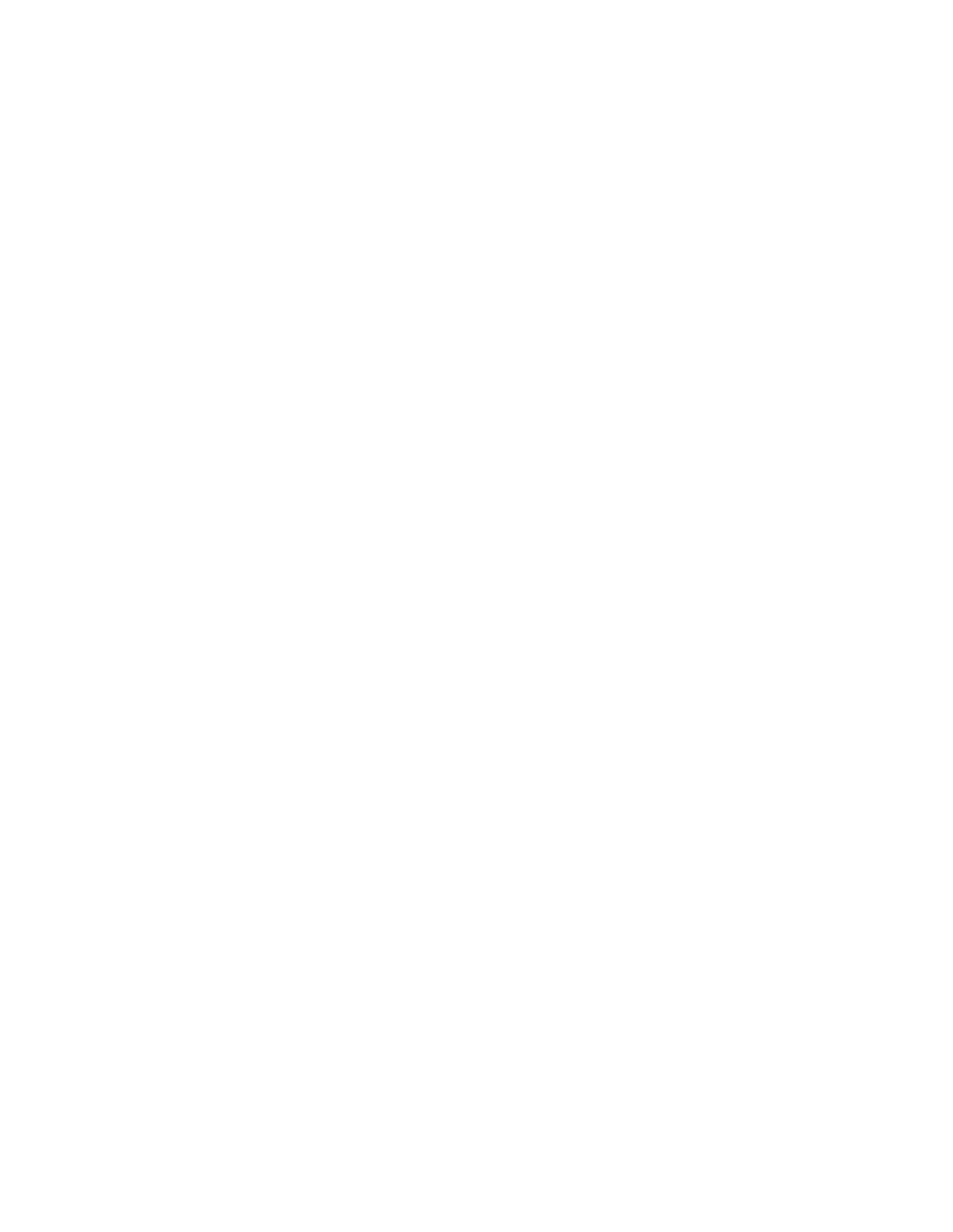|              | Area                       | Population |  |
|--------------|----------------------------|------------|--|
|              | Thousand square kilometers | Million    |  |
|              |                            |            |  |
| Kazakhstan   | 2,717.0                    | 15.0       |  |
| Kyrgyzstan   | 198.5                      | 4.9        |  |
| Tajikistan   | 143.0                      | 6.2        |  |
| Turkmenistan | 488.0                      | 4.4        |  |
| Uzbekistan   | 447.0                      | 24.0       |  |
|              |                            |            |  |

Table 1. Central Asia: area and population (1999)

Sources: United Nations, *Monthly Bulletin of Statistics*, September 2000.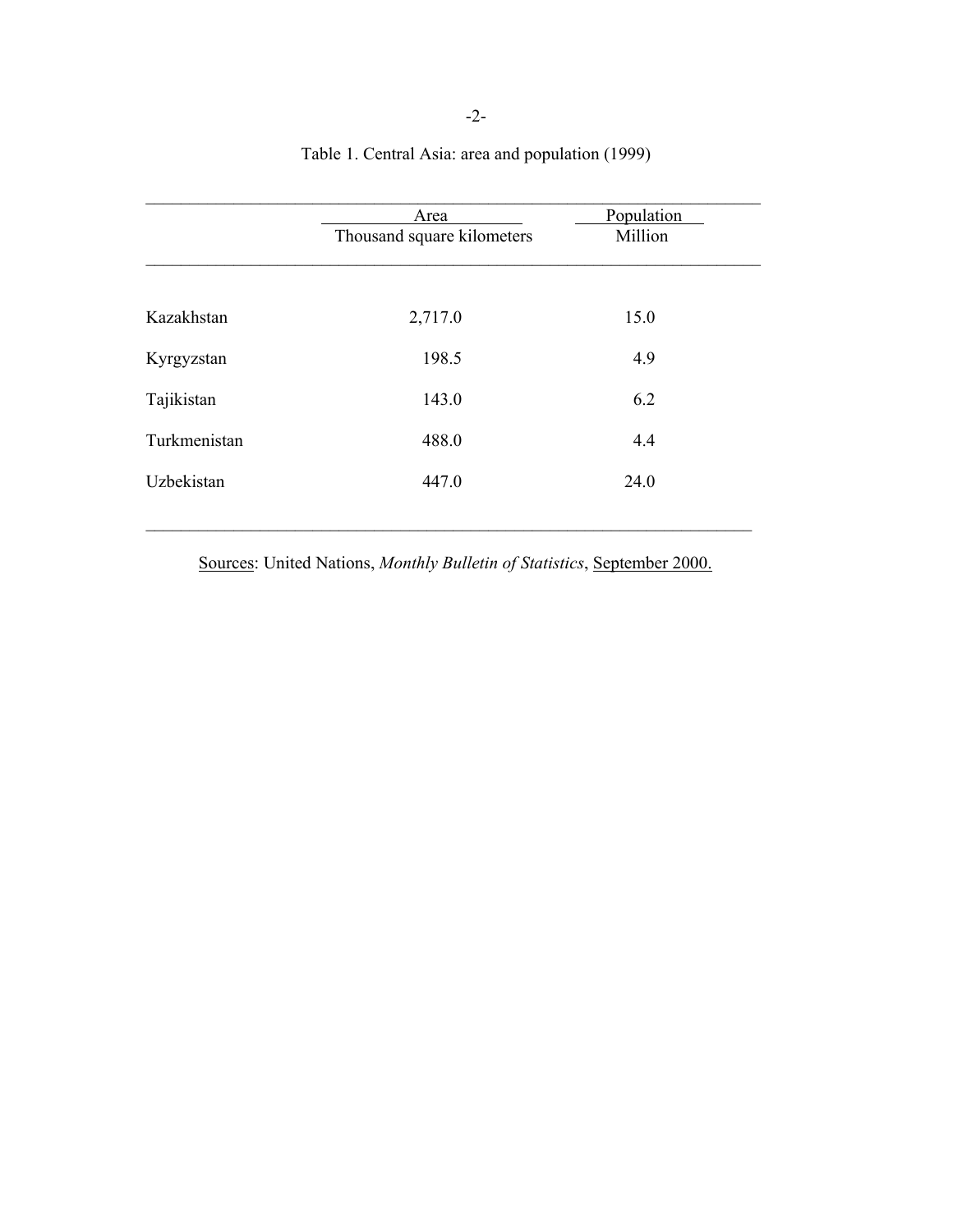Integration process in the Central Asia was initiated by Kazakhstan, Kyrgyzstan and Uzbekistan in 1994 when the three countries signed an agreement on the Common Economic Space. Tajikistan joined the agreement in March 1998 and the four Central Asian countries formed the Central Asian Economic Community (CAEC). Central Asian Development and Cooperation Bank was established to implement the agreement and to mobilize financial resources for integration. The Interstate Council -- the supreme body of the CAEC -- held two international conferences on AEconomic cooperation in Central Asia: opportunities, forms and mechanisms of realization@. The Council has also developed an Integration Programme of the CAEC for 1995-2000 aimed at establishing joint ventures, developing industrial cooperation and mutually beneficial projects. In June 2000, the four Central Asian countries approved a two-year programme of measures to expedite the creation of a single economic space and a five-year strategy of economic development and integration in Central Asia.

Three Central Asian economies are also member countries of the CIS Customs Union (Belarus, Kazakhstan, Kyrgyzstan, the Russian Federation and Tajikistan). In October 2000, the status of the Union was upgraded into the Eurasian Economic Community. A free trade zone with a common tariff, custom and tax policy is expected to be established within the Community by 2002. Furthermore, the Eurasian Economic Community will introduce common currency and broader cooperation among the member countries, including such areas as economic restructuring, the promotion of macroeconomic stabilization, improvements in the investment climate, and adequate food supplies for the community populations.

 The Central Asian countries have initiated cooperative efforts in developing water, energy and fuel resources, interstate gas pipelines, mutual supplies of natural gas, coal, oil products and irrigation systems to serve the common needs of the member states. But, full benefits of such cooperation in these and other areas are yet to be realized because of many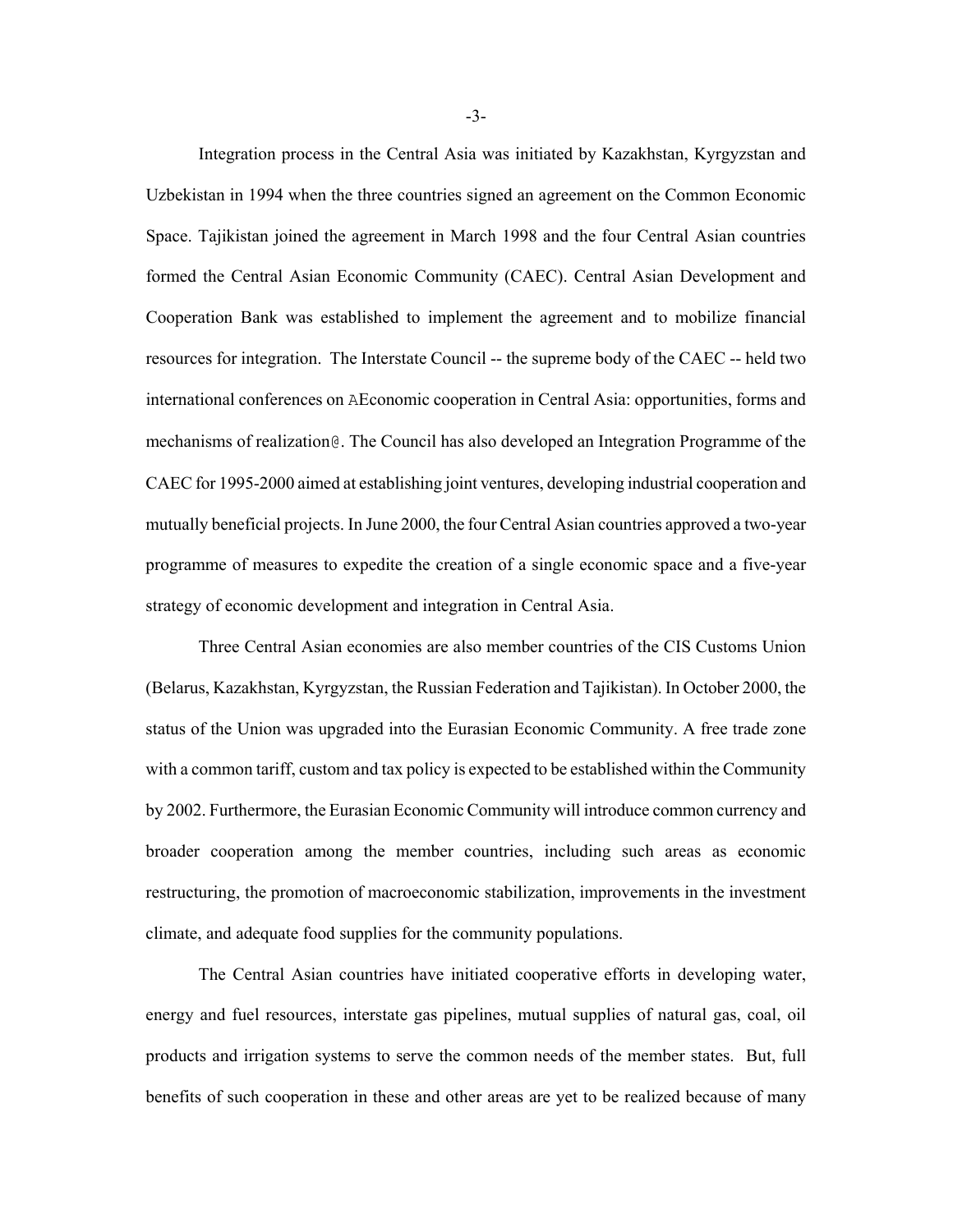factors.

In light of the above background, this draft Strategy of Subregional Economic Cooperation in Central Asia is intended to serve several objectives. First, it seeks to identify certain areas where subregional cooperation appears desirable and feasible. The areas identified are: macroeconomic management; international trade; foreign direct investment; infrastructure with a particular focus on transport, energy and water resources management; tourism; and science and technology. The areas identified are, by no means exhaustive, nor is the discussion of each area in terms of opportunities, constraints and possible actions. Nevertheless, the draft Strategy should help systematic thinking on relevant issues.

Second, the Strategy may serve as a blue print to form the basis of collective approach to the international community by Central Asian countries for financial and technical support, where such support is needed.

Third, it is hoped that the Strategy will help strengthen political and administrative will to promote subregional economic cooperation.

The revised draft Strategy is expected to be discussed at the Fifth Session of the Project Working Group of SPECA on the issues of International Economic Conference on Tajikistan in the Regional Context of Central Asia scheduled to be held in Dushanbe on 12-13 April 2001. The Working Group may wish to advise further steps needed to finalize the document. The final version of the Strategy will be presented at an International Economic Conference on Tajikistan in the Regional Context of Central Asia scheduled to be held on 15-16 October 2001.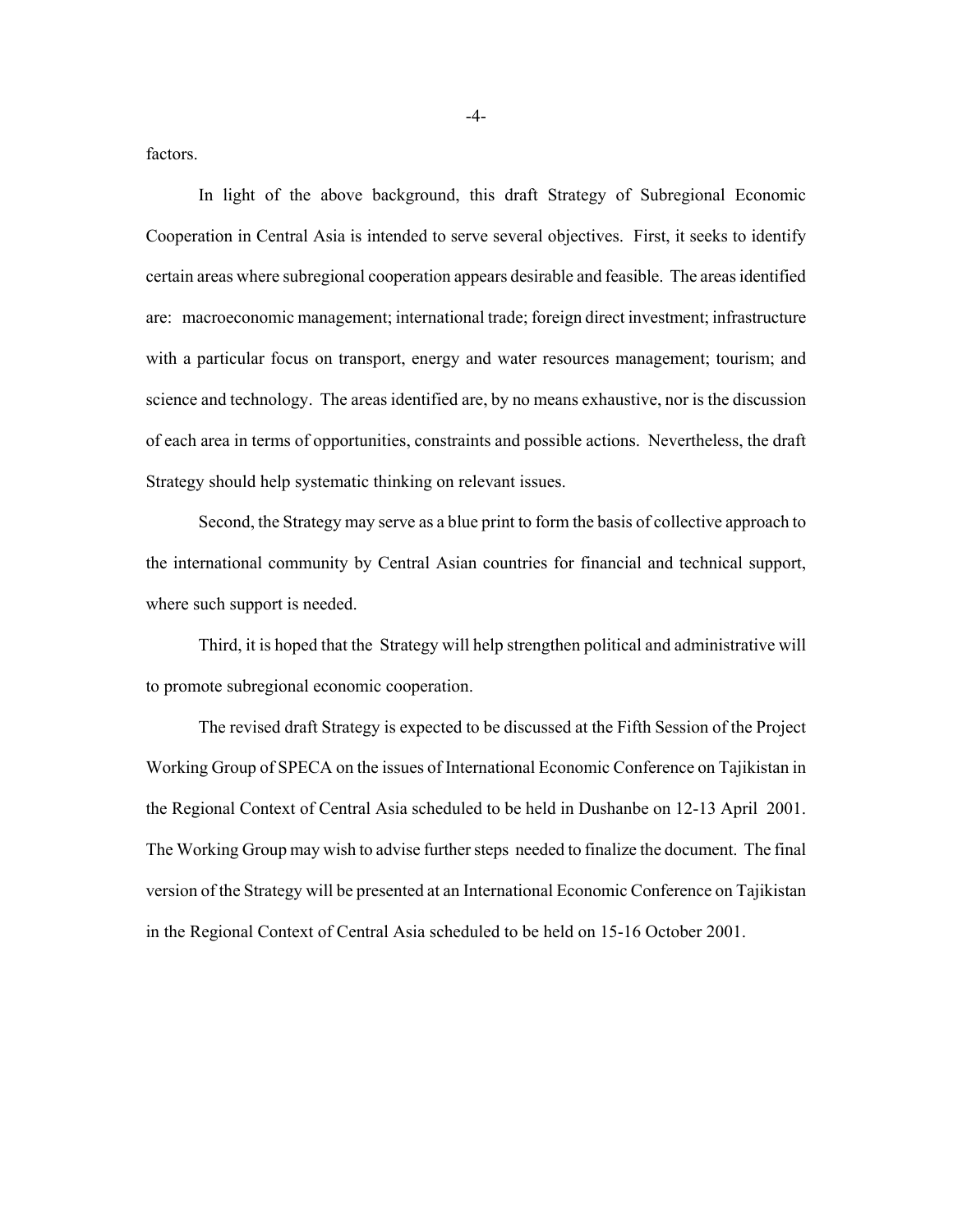### **I. MACROECONOMIC MANAGEMENT**

As mentioned earlier, Kazakhstan, Kyrgyzstan, Tajikistan and Uzbekistan have agreed to create a common economic space and integrate their countries into one economic union. A programme of economic integration in Central Asian comprises six areas: promotion of economic and trade cooperation, joint use of water and energy resources, collaboration in transport and communication, strengthening of industrial cooperation and developing straight economic relations, cooperation in health services, science, education, tourism, sport and culture, and improving institutional building of regional integration. However, as the experience of the European Union amply demonstrates, the effective implementation of an economic union requires many actions which include: (i) a common central bank; (ii) a single supranational currency issued by a single authority or at least several national currencies freely convertible at a fixed rate; (iii) common macroeconomic and fiscal stance; (iv) common rules for the unimpeded movement of goods, labour, scientific and technical expertise and capital; (v) freedom of acquiring property within the territory of such a union; and (vi) joint, presumably small, budget for common needs preferably financed through a single tax. The formation of an economic union inevitably presupposes the renunciation of a certain degree of economic sovereignty and transfer of some significant management and economic functions to supranational institutions.

All the Central Asian countries are economies in transition. Macroeconomic reforms initiated in the subregion have many common features. The most important aspects of these relate to macroeconomic stabilization, financial sector reform, tax reform and exchange rate management. A key issue in macroeconomic policy facing most, if not all, countries of the Central Asian subregion in the short to medium term is to achieve macroeconomic stability and to improve the fiscal position which has remained fragile up to the present.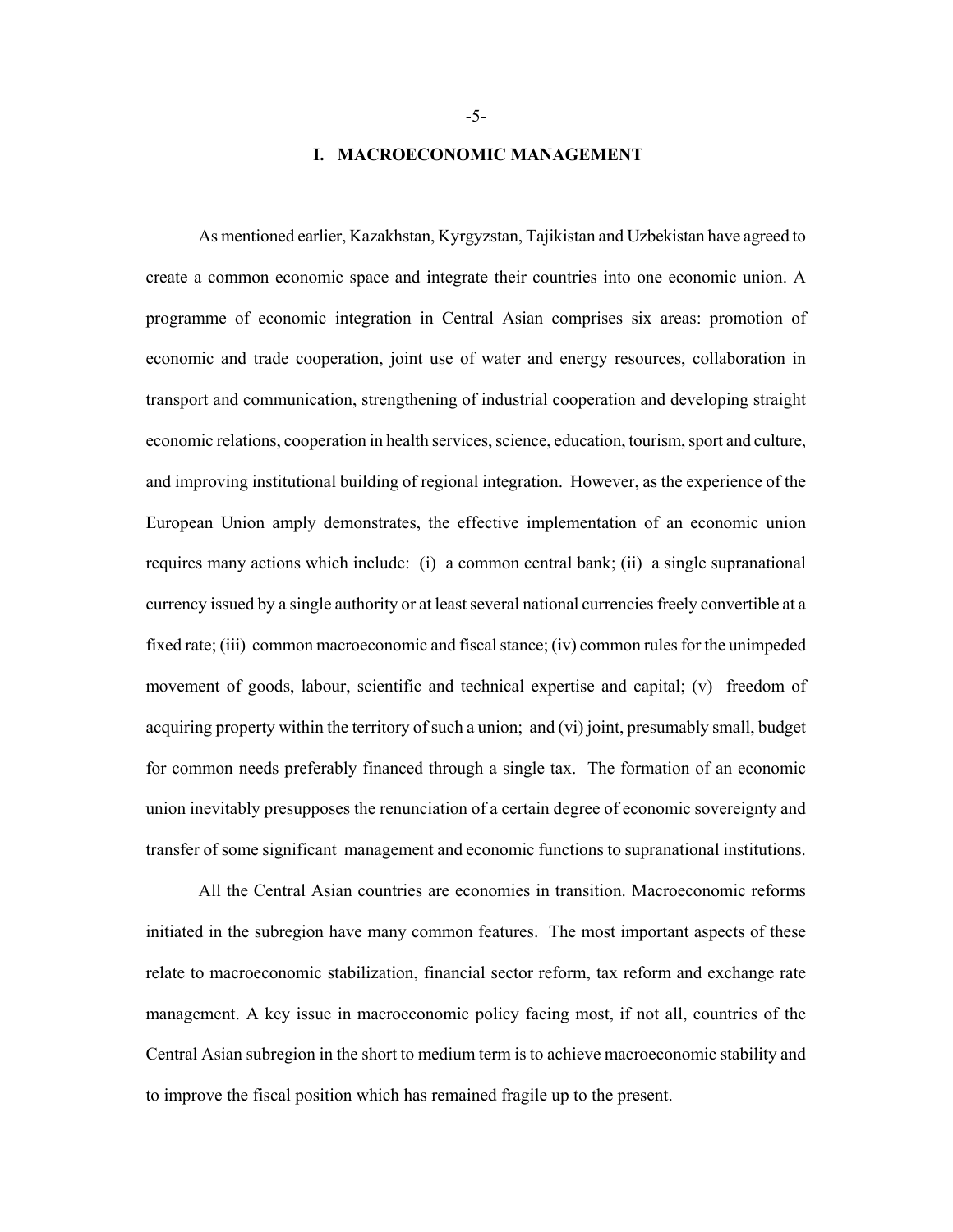In 1992-1994, all the Central Asian economies experienced hyperinflation which prompted a complete breakdown of monetary exchange. Price liberalization and the monetization of large fiscal deficit were the main causes of high inflation in the subregion. Since 1995, the Central Asian economies have pursued anti-inflationary policies which resulted in arresting the hyperinflation. From 1995 to 2000, annual inflation rates fell from 176 to 13 per cent in Kazakhstan, from 43 to 19 per cent in Kyrgyzstan, from 682 to25 per cent in Tajikistan, from 1,105 to 7 per cent in Turkmenistan, and remained flat at about 25 - 30 per cent in Uzbekistan during the whole period. Prudent fiscal and monetary policies and the appreciation of the national currencies were the two main factors responsible for the considerable success in reducing the rates of inflation in Central Asia. The improvement of the macroeconomic situation in Central Asian countries offers favorable opportunities for increased cooperation and macroeconomic policy coordination in the subregion.

 Over the past decade, Central Asian economies have undertaken substantial reforms of their financial sector. Major components of financial sector reforms have been the establishment of a two-tier banking system with independent central banks, removal of interest rate control and bringing interest rates close to market rates, improving the functioning of different types of financial institutions and strengthening the supervisory, regulatory and legal frameworks. The reform measures have been accompanied by the liberalization of the external account, more flexible exchange rates, and the establishment of foreign financial companies in the domestic market. These national level measures have been complemented by the creation of the Central Asian Bank for Cooperation and Development in 1996. The Bank=s main objectives are to facilitate trade and interstate payments and settlements and finance all regional projects.

In the financial sector, a critical component of reform is the quality of supervision that a country could build in a rapidly changing environment. Financial markets are inherently prone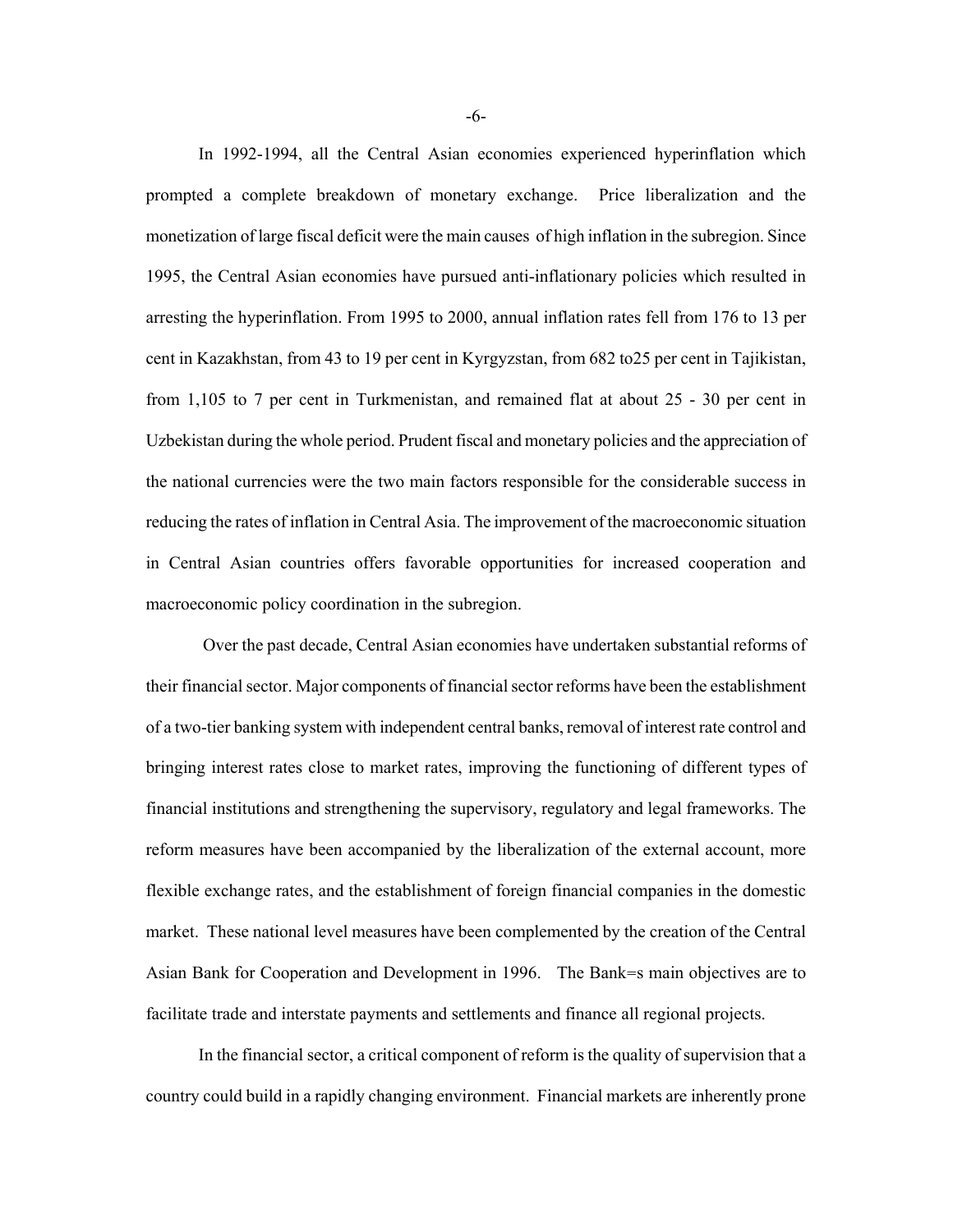to such malaise as Aasymmetric information@, Amoral hazard@ and Aherd reaction@ which call for effective prudential supervision and regulatory oversight. Moreover, with cross-border integration of financial services it is essential to develop monitoring, surveillance and early warning system as well as to provide for coordinated policy response to contain the spillover effects of financial crises across countries. The recent financial and economic crisis in Asia and in the Russian Federation, raised the question of how to manage financial sector reform and liberalization in order to minimize the potentially adverse effects that financial sector liberalization can inflict on an economy. It also raised the question what policy instruments can be used in a more liberalized financial system without recourse to excessive discretionary measures that can easily become subject to abuse.

Access to a variety of financial instruments enables economic agents to mobilize resources for investment, reduce uncertainty and transaction costs, and to pool risks. From this perspective, it worth noting that Kazakhstan and Kyrgyzstan launched their Stock Exchanges in 1997 and 1998 respectively. Uzbekistan set up the Stock Exchange earlier in 1994. The exchanges have an infrastructure, regulatory framework and listing requirements that conform to high standards. However, trading in those stock markets is still minor. Given the small size of individual economies, the stock market of any one country is likely to remain thin in the foreseeable future. This underscores the need for considering establishment of subregional markets with mechanisms for cross-listing. In addition, with the launch of the subregional stock market, a growing number of new non-bank financial institutions (including brokerages and private pension funds) cold be licensed, as could be insurance and leasing companies which already exist in the Central Asian countries..

The countries of Central Asian have reformed their tax policy and tax administration, some more successfully that others. New tax laws have been adopted to bring about a tax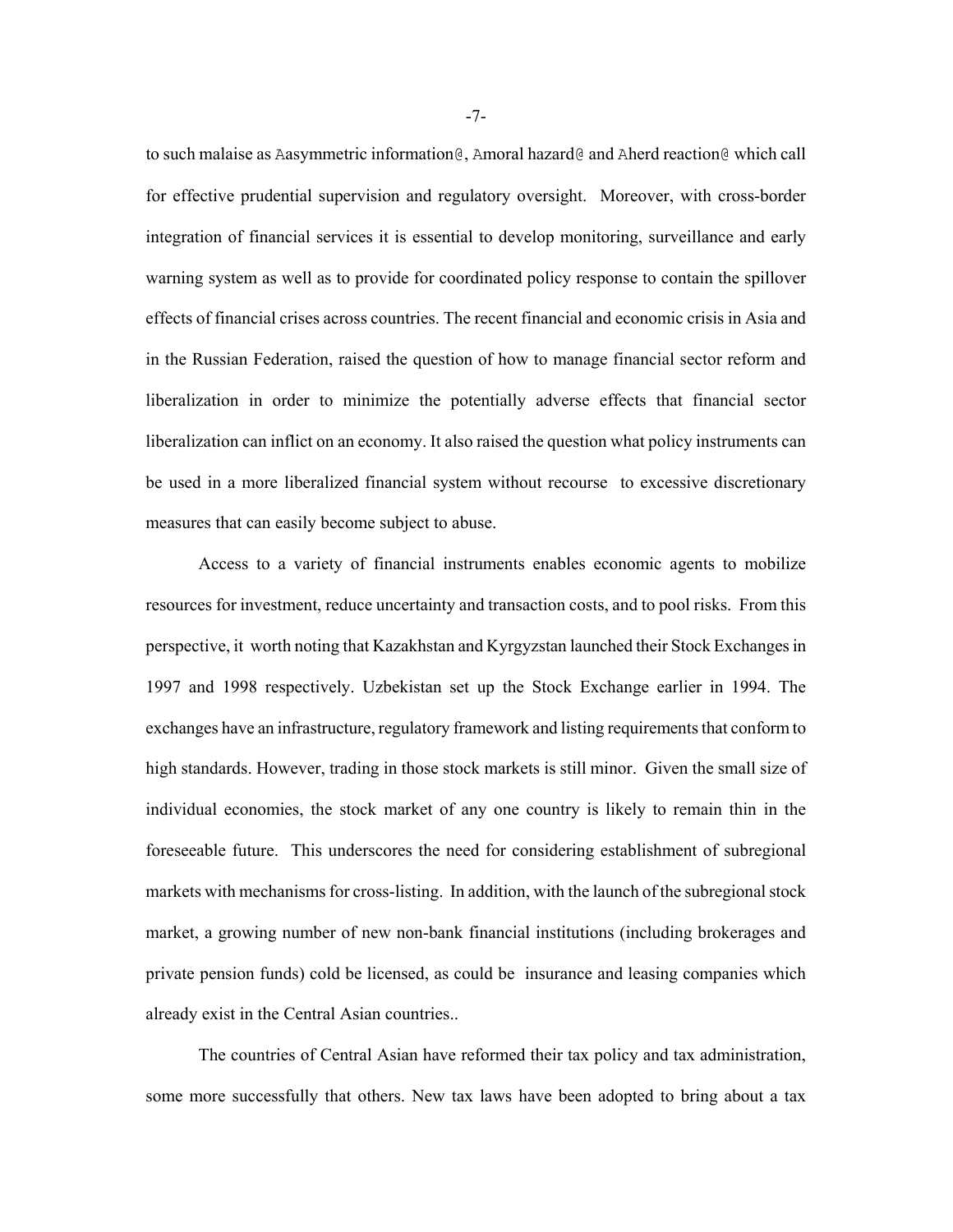structure that is more in conformity with a market-based economic system. Much progress appears to have been achieved in reforming tax policies, especially in the elimination of export taxes and excess wage taxes. Mixed progress has occurred in the introduction of appropriate value added tax, excise tax and personal income tax regimes, and in the simplification of the rate structure within various tax categories. Perhaps less progress has taken place in the introduction of new accounting systems and standards, the elimination of exemptions and the effective taxation of small businesses and the agricultural sector. Therefore, exchange of experiences in implementation of tax reforms and improving tax administration is essential for creating efficient tax regimes and tax collection mechanisms in the subregion.

Tax administration reform in these economies has focused on the enactment of tax administration legislation consistent with the new tax structure. Reform measures have included management and organizational reforms, the development of systems and procedures, and the enforcement and determination of the scope of non-compliance.

Despite the above initiatives, the progress in implementing tax reforms has turned out to be slow for several reasons. First, in some economies, uncertainties continue to prevail with regard to the determination of actual tax liabilities, partly because of poor accounting systems which make it difficult to determine the tax base accurately. Second, the tax administration is not adequately equipped to handle the significant increase in the number of taxpayers and the different types of taxpayers, particularly small and medium-sized taxpayers in the private sector, which have emerged in the course of the economic transformation. Third, the pervasiveness of barter trade and non-cash transactions has complicated the task of collecting taxes. In light of these common problems, it might be worthwhile establishing a subregional Tax Training Institute to enhance skills in the areas of tax policy formulation and tax administration.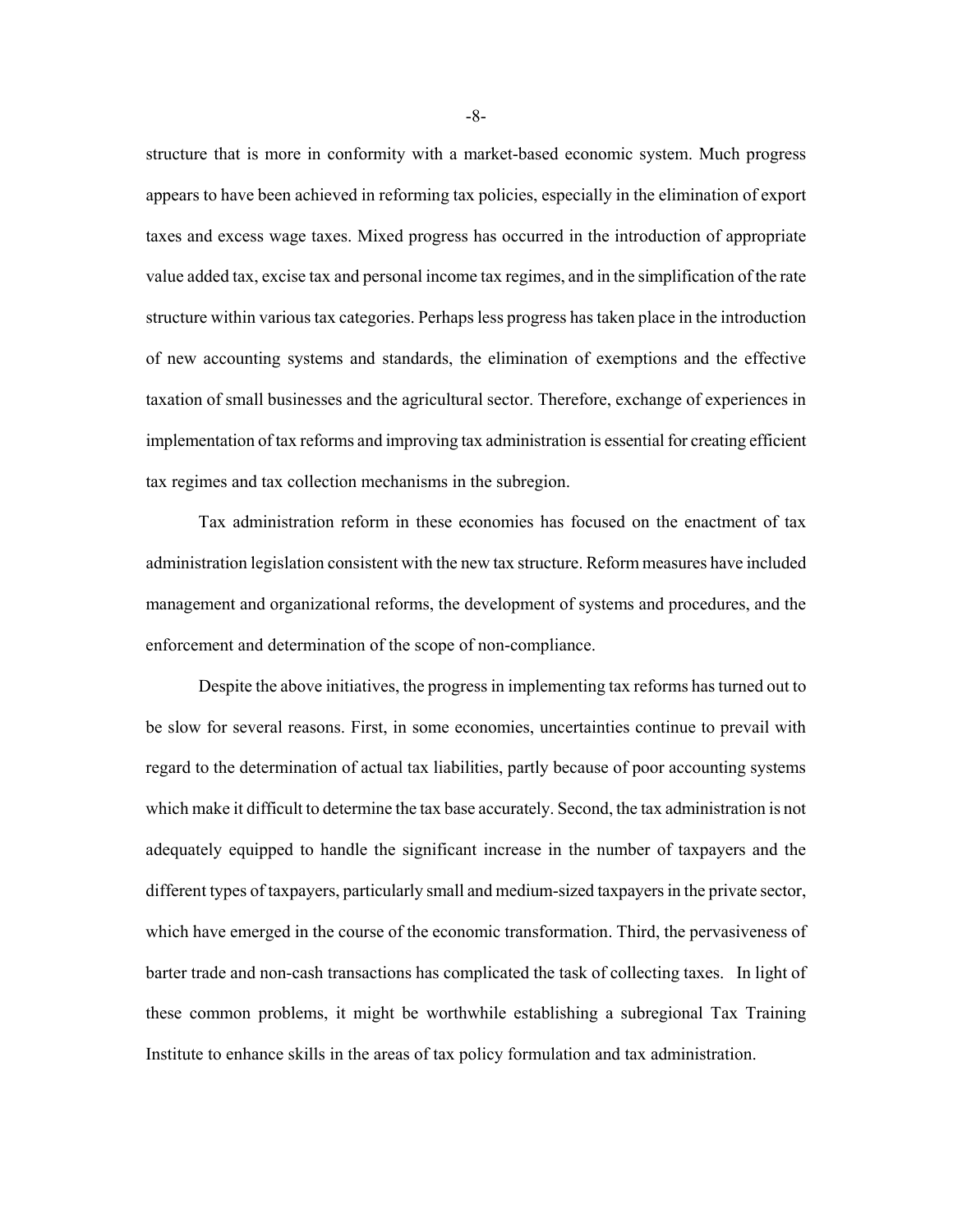Harmonizing tax regimes is also an important prerequisite for economic cooperation to help avoid unnecessary loss of revenue arising from smuggling or redundant incentives for investment. This would require a greater flow of information among tax authorities, including computerization and the processing of tax-related data and information at the subregional level.

 In the course of macroeconomic reforms, the Central Asian economies have moved from multiple exchange rate practices toward more flexible, unified, and market-oriented exchange rate regimes. Kazakstan and Kyrgyzstan have eliminated multiple currency practices and accepted Article VIII status in the IMF. Tajikistan unified its exchange rate and abolished surrender requirements and also accepted the IMF=s Article VIII in 1998. Although Turkmenistan unified its exchange rate in April 1998, the government continued to restrict access to foreign exchange and maintained surrender requirements. Uzbekistan still maintains multiple exchange rate and surrender requirements. A common approach to exchange rate management is important for promoting economic cooperation. Cooperation in exchange rate management is needed further to strengthen the management of foreign exchange reserves, diversify reserve assets holdings, and improve risk management in the subregion.

As the Central Asian economies become more involved in subregional and international transactions, there is a need to develop a subregional clearing and settlement mechanism. This could help to overcome some of the payment problems that inhibit intra-regional trade and investment.

### **II. INTERNATIONAL TRADE**

The Central Asian countries made considerable progress toward trade liberalization through elimination of state monopolies on foreign trade, relaxation of licensing requirements,

-9-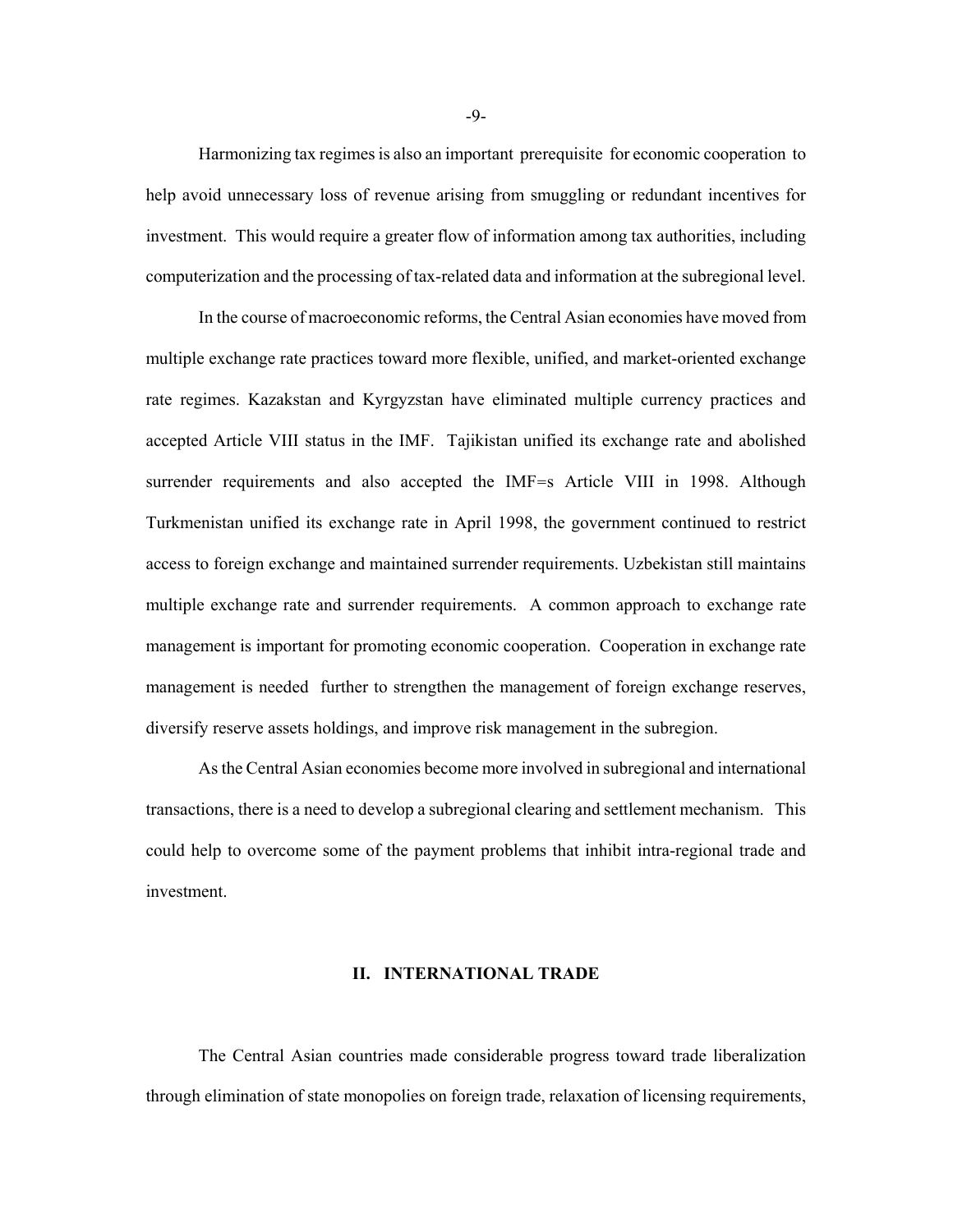and implementation of significant tariff reforms. However, the progress toward trade liberalization has been more pronounced in Kazakhstan, Kyrgyzstan and Tajikistan while it was more gradual in Turkmenistan and Uzbekistan. Kazakhstan, Kyrgyzstan and Tajikistan established relatively open and liberal regimes and made considerable progress to abolish state monopoly privileges, unify exchange rates, and simplify the regulatory and fiscal frameworks governing foreign trade. The measures to liberalize trade also included elimination of non-tariff trade restrictions and export duties, surrender of export earnings, and registration requirements for export contracts.

The Governments of Turkmenistan and Uzbekistan continue to play a leading role in trade agreements and in the foreign exchange markets. The Government of Uzbekistan controls almost all recorded international trade. It introduced a system of centralized and non-centralized permitted exports. The bulk of exports come under the centralized category which is liable for a 100 per cent surrender rate of hard-currency earnings to the authorities and includes cotton, gold, oil, gas, rolled steel, non-ferrous metals, and uranium. The most important non-centralized exports are Daewoo cars for which 50 per cent of hard-currency earnings must be sold to the authorities. To implement its import substitution policies, Uzbekistan shifted the burden of taxation away from exports toward imports by simplifying and lowering export taxes and introducing import tariffs. In Turkmenistan, all foreign trade is channelled through the state commodity exchange with the exception of gas traded by the Ministry of oil and gas.

The subregional economies have benefitted from trade liberalization and the move toward world prices. In 1996-1997, exports grew significantly and the countries of the subregion were able to diversify their markets. In 1998, however, all the countries in Central Asia experienced a massive downturn in the foreign trade due to economic crisis in the Russian Federation and lower world prices of the main export items (table 2). Trade performance saw some improvement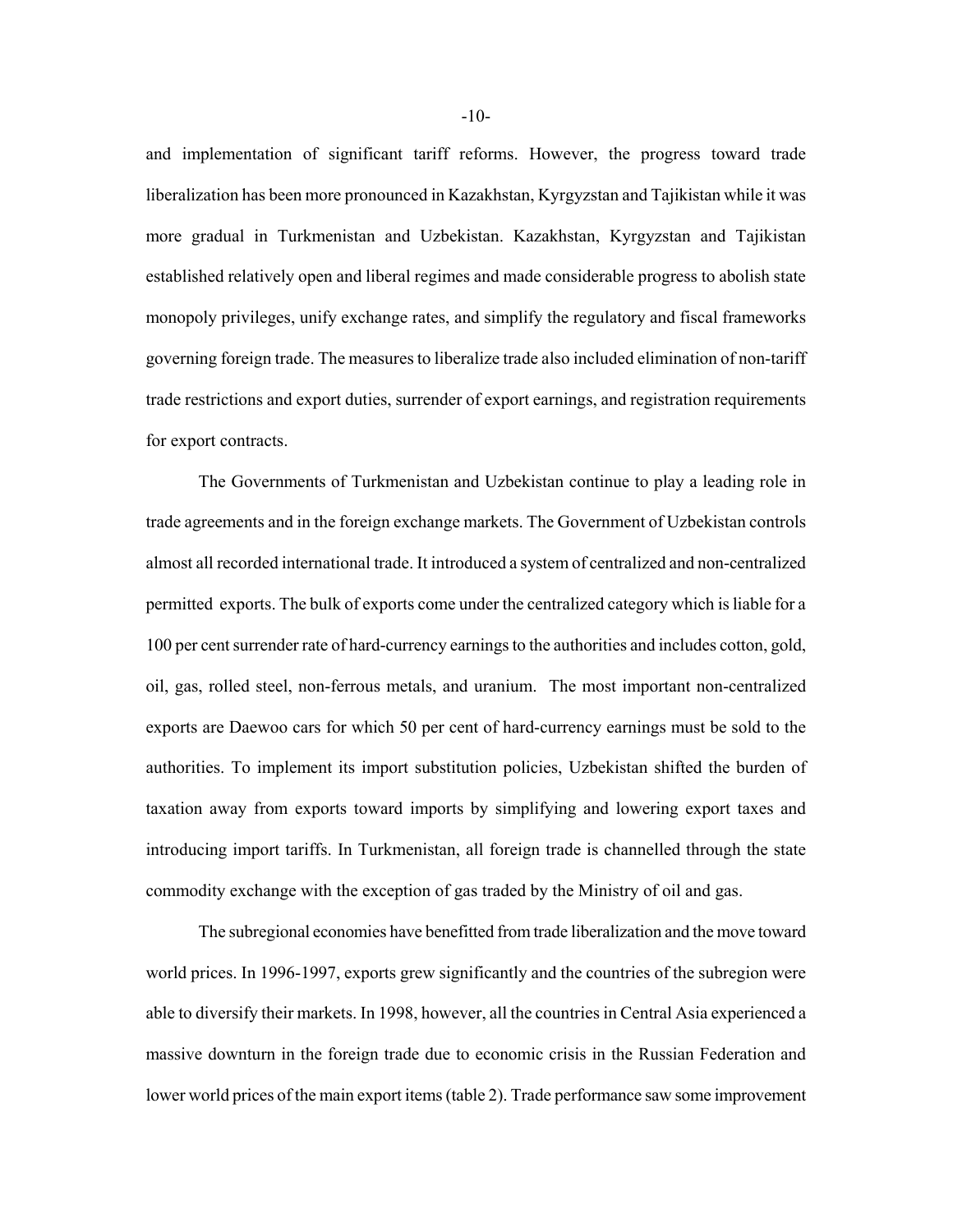in 1999. The value of exports rose in Kazakhstan, Tajikistan and Turkmenistan. However, both merchandise exports and imports of Central Asian countries remained well bellow the level achieved prior to the 1998 crisis in the Russian Federation. This reflected the combination of a sharp contraction of demand in the main trade partner, the Russian Federation, lower effective demand in other economies, higher nominal prices of imports and the induced shifts in favour of locally produced import substitutes.

In the 1990s, the Central Asian countries have redirected their trade away from Atraditional partners@of the former Soviet Union to non-CIS countries. Although the Russian Federation remains one of the main trade partners for all the Central Asian countries, more than 50 per cent of their exports is now directed to non-CIS destinations. Among new trade partners of the Central Asian countries are Germany, Italy, China, and the United States. The improvement in international market conditions increased the value of export of the Central Asian countries to the non-CIS area. Kazakhstan=s exports to non-CIS countries increased in value terms by 10 per cent in 1999 due to higher commodities prices as well as volumes. At the same time, export to the CIS area halved, largely because of the devaluation of the rouble which made goods from Kazakhstan uncompetitive on the market of the Russian Federation. Kyrgyzstan=s increased sales of electricity and agricultural commodities were more than offset by weaker sales of gold, processed foods and manufacturing goods. Export from Tajikistan and Turkmenistan increased on the strength of higher volumes of aluminum and natural gas sales, respectively. Turkmenistan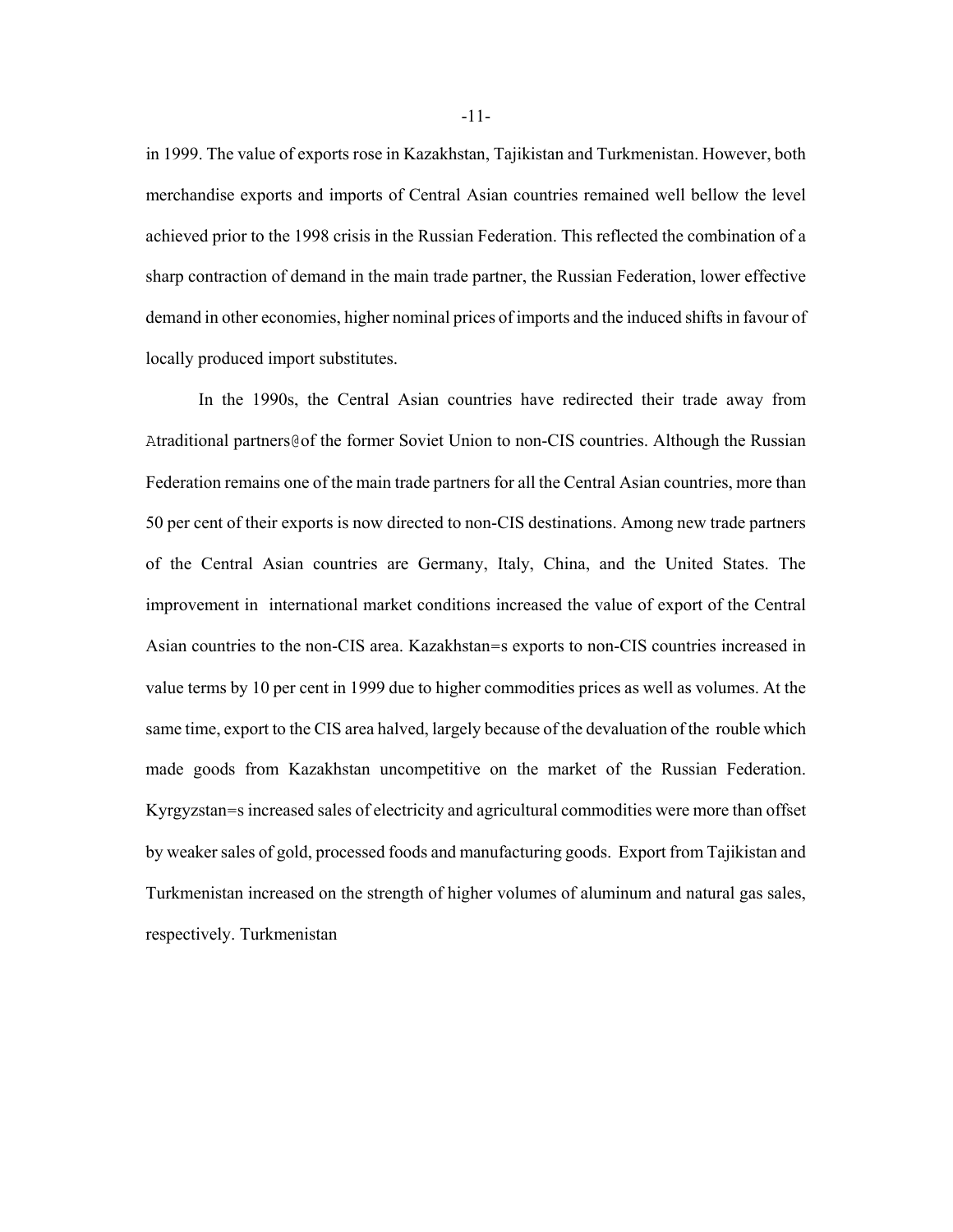## Table 2. Merchandise export and imports of the Central Asian countries and their rates of growth, 1996 - 1999

 $\_$  , and the contribution of the contribution of  $\mathcal{L}_\mathcal{A}$  , and the contribution of  $\mathcal{L}_\mathcal{A}$ 

|                    | 1996    | 1996/1995 | 1997         |         |         | 1997/1996 1998 1998/1997 | 1999    | 1999/1998 |
|--------------------|---------|-----------|--------------|---------|---------|--------------------------|---------|-----------|
|                    |         |           |              |         |         |                          |         |           |
| Exports $(f.o.b.)$ |         |           |              |         |         |                          |         |           |
| Kazakhstan         | 5911    | 12.6      | 6497         | 9.9     |         | $5436 - 16.3$            | 5 5 9 2 | 2.9       |
| Kyrgyzstan         | 505     | 23.6      | 604          | 19.5    |         | 514 -14.9                | 454     | $-11.6$   |
| Tajikistan         | 770     | 2.9       | 746          | $-3.2$  | 597     | $-20.0$                  | 689     | 15.4      |
| Turkmenistan 1682  |         | $-10.6$   | 751          | $-55.3$ | 594     | $-20.9$                  | 1,156   | 94.6      |
| Uzbekistan         | 4 2 1 1 | 49.3      | $4026 - 4.4$ |         | 3 2 1 8 | $-20.1$                  | 3 0 2 8 | $-6.0$    |
| $Imports$ (c.i.f.) |         |           |              |         |         |                          |         |           |
| Kazakhstan         | 4 2 4 1 | 11.4      | 4 3 0 1      | 1.4     | 4 3 5 0 | 1.1                      | 3683    | $-15.3$   |
| Kyrgyzstan         | 838     | 60.4      | 709          | $-15.3$ | 842     | 18.6                     | 600     | $-28.7$   |
| Tajikistan         | 668     | $-17.5$   | 750          | 12.3    | 711     | $-5.2$                   | 663     | $-6.7$    |
| Turkmenistan       | 1 0 1 1 | $-25.9$   | 1 1 8 3      | 17.0    |         | $1008 - 14.8$            | 1 1 8 9 | 18.0      |
| Uzbekistan         | 4 7 1 2 | 71.5      | 4 1 8 6      | $-11.2$ | 3 1 2 5 | $-25.4$                  | 3 0 1 4 | $-3.6$    |

Value in million US\$, annual rate of growth in percentage

Sources: Interstate Statistical Committee of the Commonwealth of Independent States, *Statistical Abstract on External Trade of the CIS Counties,* Moscow 2000; *Economic Survey of Europe*, No. 1 (United Nations publication, sales No. E.00.II.E.12).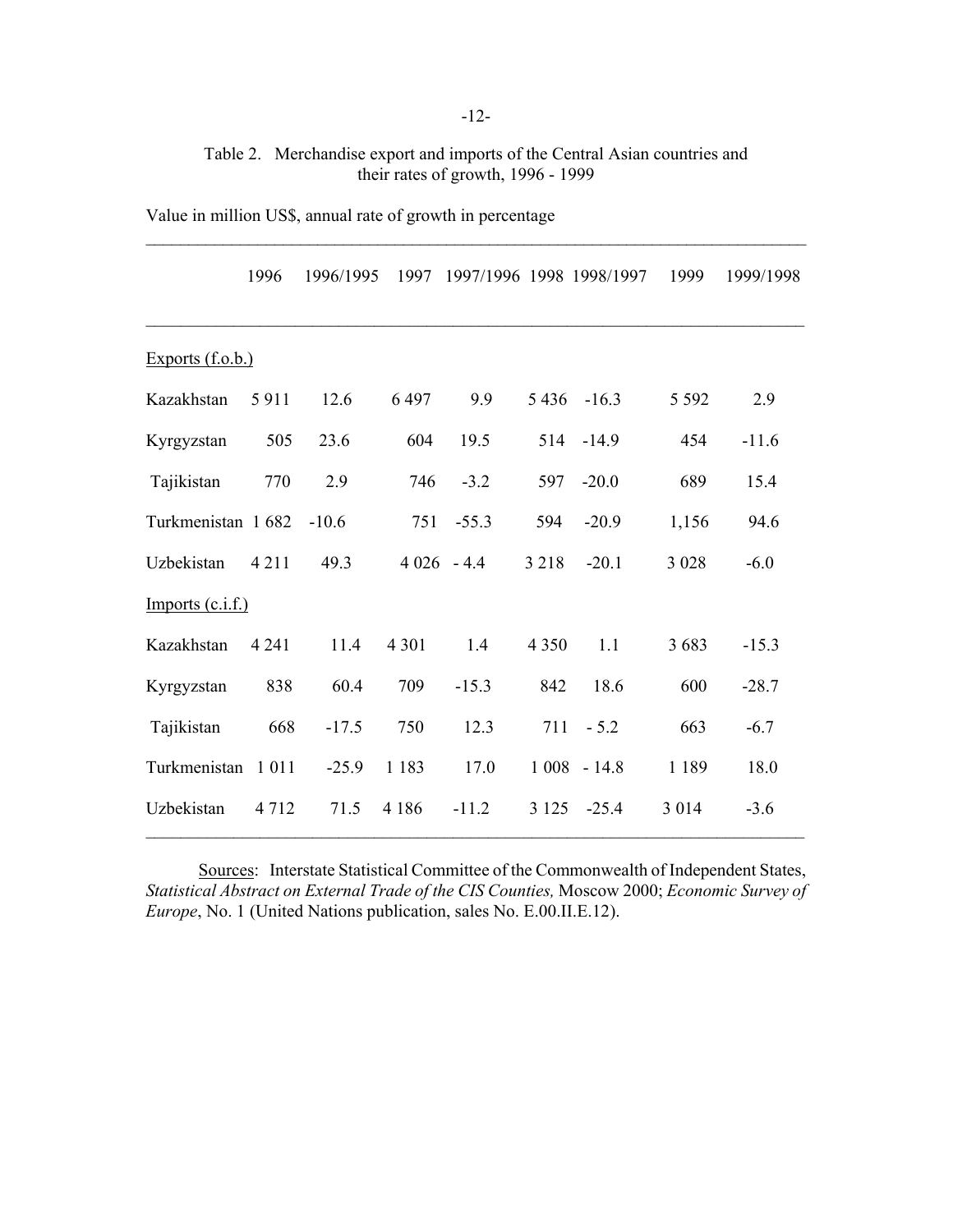doubled its exports of natural gas in 1998-2000 and significantly increased exports of crude oil, oil products and cotton products. Uzbekistan=s exports were flat, partly as a result of weaker gold prices and lower cotton sales following unfavorable growing conditions in 1999-2000 and low cotton prices.

Primary commodities dominate the exports of the Central Asian countries making their export revenues highly sensitive to changes in commodity prices (table 3). Kazakhstan and Turkmenistan depend significantly on foreign sales of crude oil, natural gas and oil product. Exports of base and ferrous metals are important to Kazakhstan, Kyrgyzstan and Tajikistan while cotton and light industry products are important to Uzbekistan.

Table 3 shows that there are possibilities of trade cooperation because of some degree of complementarity under existing conditions. The share of intra-regional trade in total turnover of Central Asian countries increased from 11.3 per cent in 1996 to 12.9 per cent in 1999. However, the volume of intra-regional trade fell from US\$2,888 million in 1996 to US\$2,593 million in 1999 (table 4). The share of Tajikistan in Kyrgyzstan=s external trade was only 5.8 per cent in 1999. Mutual turnover of the two largest traders in Central Asia, Kazakhstan and Uzbekistan, fell from US\$ 594 million in 1996 to US\$496 million in 1999 owing principally to barriers raised by both countries.

The slow growth in intraregional trade is partly due to the fact that countries of the subregion export same items to third markets where they compete with each other. Besides, the trade regimes of the economies are still characterized by a complex set of non-transparent, nontariff barriers, in addition to a wide-ranging and changeable tariff structure. For example, Kazakhstan imposed import tariffs of 200 per cent on goods from Uzbekistan and Kyrgyzstan in February 1999. As a retaliatory measure Uzbekistan introduced US\$300 transit fees on lorries from Kazakhstan. Kazakhstan lifted the import tariffs afterwards, but imposed value-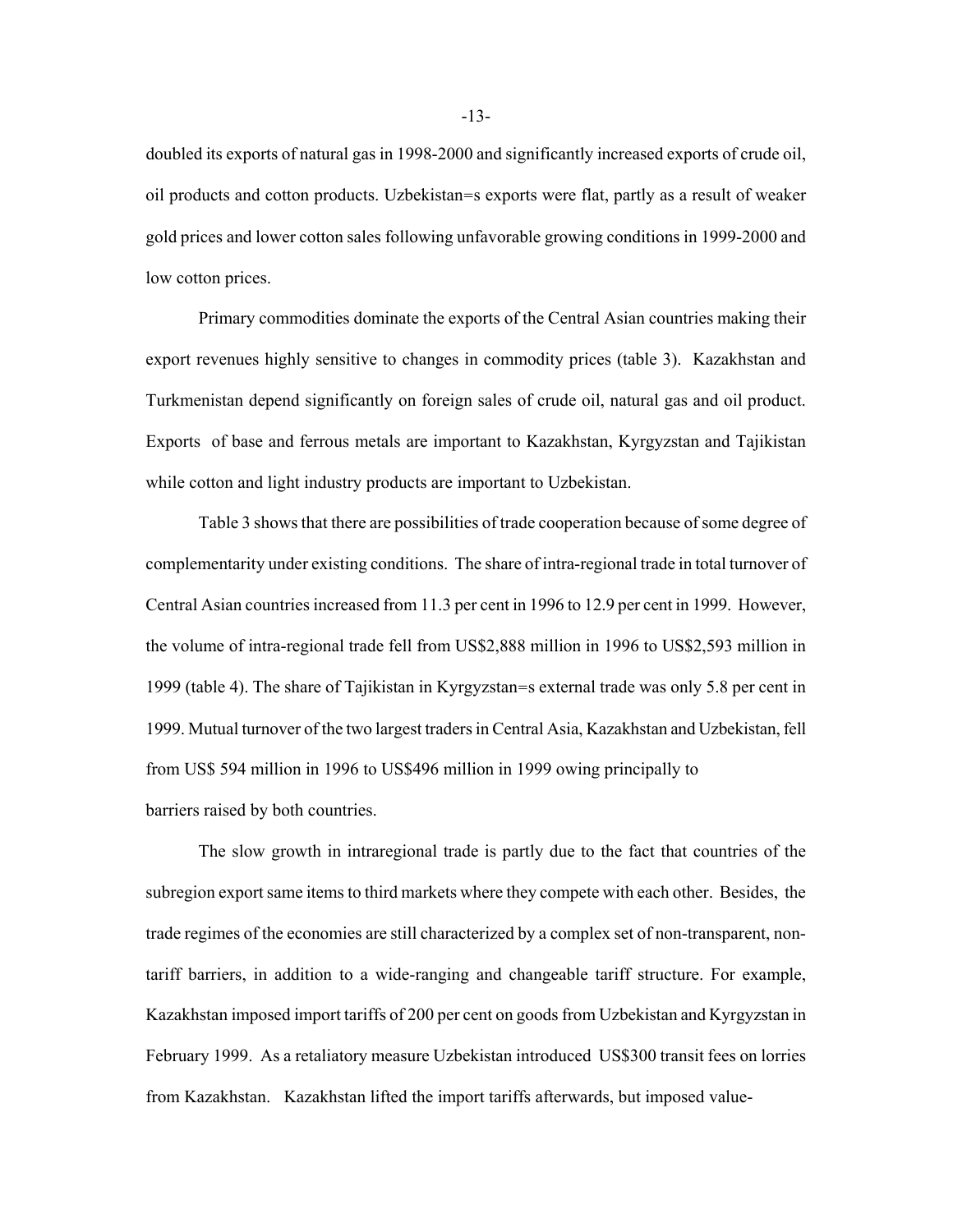| <b>Exports</b>                         | Kazakhstan         | Kyrgyzstan       | Tajikistan       | Turkmenistan        | Uzbekistan       |
|----------------------------------------|--------------------|------------------|------------------|---------------------|------------------|
| Crude oil, petrol                      | $\boldsymbol{+}$   |                  |                  | $\! +$              |                  |
| Natural gas                            |                    |                  |                  | $\boldsymbol{+}$    | $^+$             |
| Coal                                   | $\qquad \qquad +$  |                  |                  |                     |                  |
| Copper                                 | $\boldsymbol{+}$   |                  |                  |                     | $\boldsymbol{+}$ |
| Aluminum                               |                    |                  | $^+$             |                     |                  |
| Iron ore/concentrates                  | $\qquad \qquad +$  |                  |                  |                     |                  |
| Pig iron, ferrous alloy                | $\boldsymbol{+}$   |                  |                  |                     |                  |
| Flat rolled iron and<br>steel products | $\boldsymbol{+}$   |                  |                  |                     |                  |
| Base metal waste                       |                    | $^+$             |                  |                     |                  |
| Non-ferrous metals                     |                    |                  |                  |                     | $\boldsymbol{+}$ |
| Automobiles                            |                    |                  |                  |                     | $\boldsymbol{+}$ |
| Electric current                       |                    | $\boldsymbol{+}$ |                  | $\hspace{0.025cm}+$ |                  |
| Electrical equipment                   |                    | $^+$             |                  |                     |                  |
| Cotton                                 |                    | $^+$             | $\boldsymbol{+}$ | $\, +$              | $\! + \!\!\!\!$  |
| Carpets of wool                        |                    |                  |                  | $\boldsymbol{+}$    |                  |
| Tobacco, raw and<br>wastes             |                    | $\boldsymbol{+}$ | $\! + \!$        |                     |                  |
| Wheat                                  | $\hspace{1.0cm} +$ |                  |                  |                     |                  |
| Fruits                                 |                    |                  | $\boldsymbol{+}$ | $\boldsymbol{+}$    | $\boldsymbol{+}$ |
| Import                                 |                    |                  |                  |                     |                  |

Table 3. Main export and import items of Central Asian countries, 1998-2000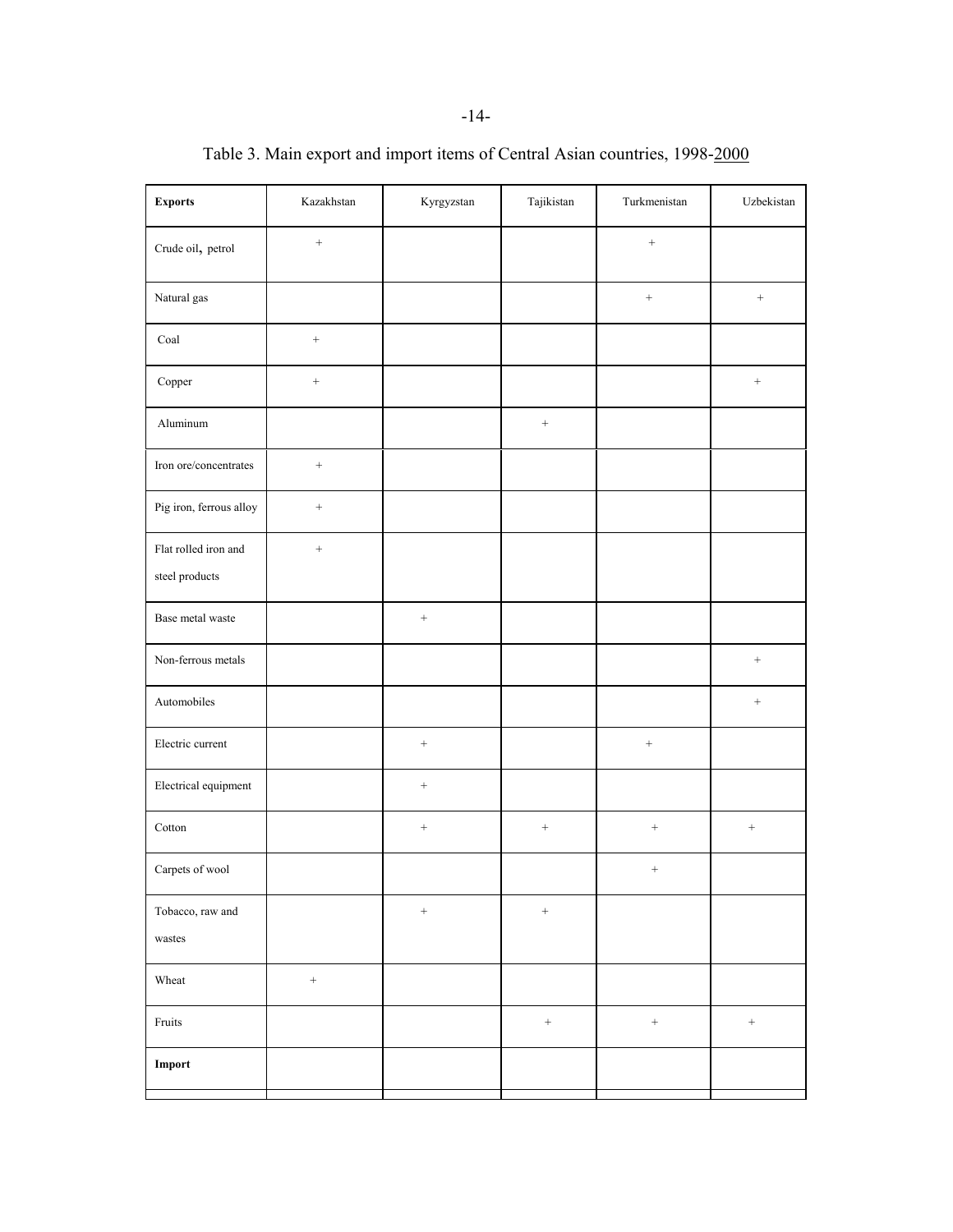| Petrol, crude oil         | $+$               | $\qquad \qquad +$ | $\boldsymbol{+}$ | $\qquad \qquad +$ |                  |
|---------------------------|-------------------|-------------------|------------------|-------------------|------------------|
| Natural gas               | $+$               | $\qquad \qquad +$ |                  |                   |                  |
|                           |                   |                   |                  |                   |                  |
| $_{\rm{Coal}}$            |                   | $\qquad \qquad +$ |                  |                   |                  |
| Fluorides                 |                   |                   | $^+$             |                   |                  |
| Iron/steel pipe/tube      | $\qquad \qquad +$ |                   |                  | $\boldsymbol{+}$  |                  |
| Aircraft                  |                   |                   |                  |                   | $\! +$           |
| Railway vehicles          | $\! +$            |                   |                  |                   |                  |
| Passenger cars            | $\boldsymbol{+}$  |                   |                  |                   |                  |
| Motor vehicles            |                   |                   | $\boldsymbol{+}$ |                   |                  |
| Parts and access of       |                   |                   |                  |                   | $\! +$           |
| the motor vehicles        |                   |                   |                  |                   |                  |
| Spark-ignition            |                   |                   |                  |                   | $\! + \!$        |
| reciprocating             |                   |                   |                  |                   |                  |
| Electric current          | $\qquad \qquad +$ |                   |                  |                   |                  |
| Electric appliances       |                   |                   |                  |                   | $\boldsymbol{+}$ |
| for line telephony        |                   |                   |                  |                   |                  |
| Civil engineering         |                   | $\boldsymbol{+}$  |                  |                   |                  |
| plant                     |                   |                   |                  |                   |                  |
| Agricultural              |                   |                   |                  | $\boldsymbol{+}$  |                  |
| $\,$ machines             |                   |                   |                  |                   |                  |
| Tractors                  |                   |                   |                  | $\boldsymbol{+}$  | $\boldsymbol{+}$ |
| $\mbox{Fans/filters/gas}$ |                   |                   |                  | $\boldsymbol{+}$  |                  |
| pumps                     |                   |                   |                  |                   |                  |
| Harvesting/threshing      |                   |                   |                  |                   | $^+$             |
| machinery                 |                   |                   |                  |                   |                  |
|                           |                   |                   |                  |                   |                  |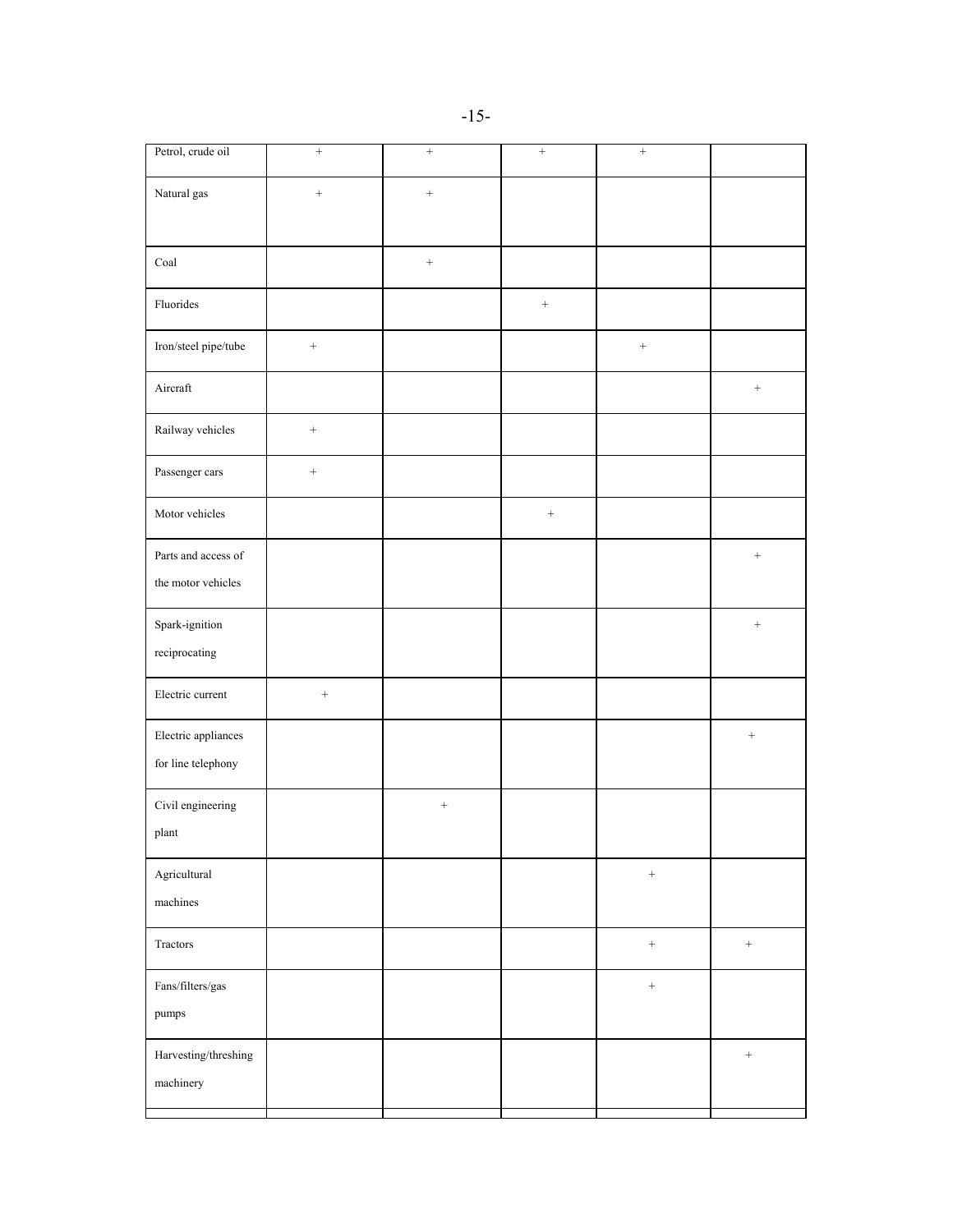| Telecommunication  | $^{+}$ | $+$ |        | $+$    |     |
|--------------------|--------|-----|--------|--------|-----|
| equipment          |        |     |        |        |     |
| Textile/leather    |        |     |        | $^{+}$ |     |
| machinery          |        |     |        |        |     |
| Wheat              |        | $+$ | $^{+}$ | $+$    | $+$ |
| Cane or beet sugar |        |     | $^{+}$ |        | $+$ |
| Tobacco products   |        |     | $+$    |        |     |

Source: Databases of the International Trade Center.

-16-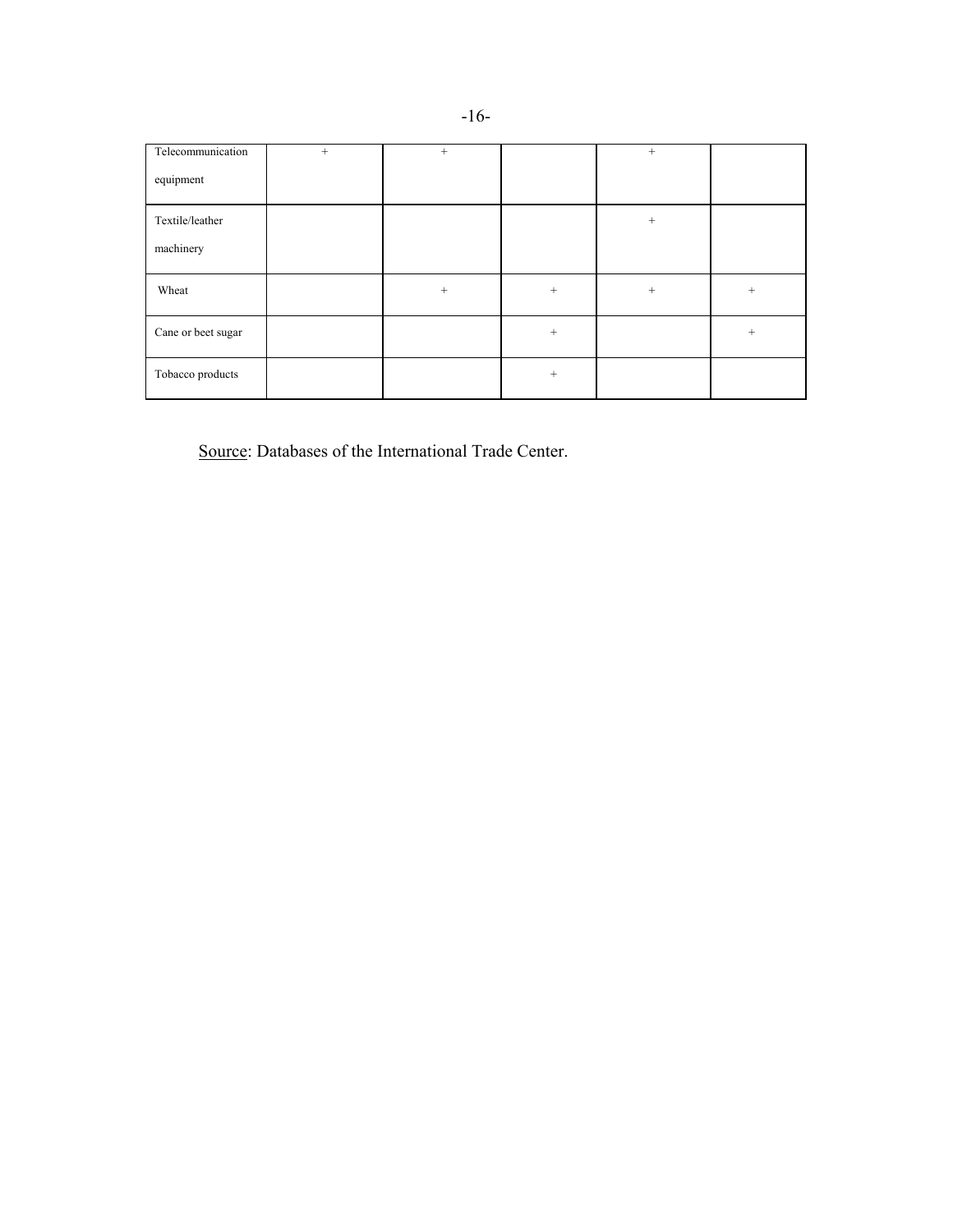# Table 4. Intra-regional trade of Central Asian countries, 1994-1999

|                | Export $(f.o.b.)$        |      |                | Import $(c.i.f.)$ |                |                |                |                |
|----------------|--------------------------|------|----------------|-------------------|----------------|----------------|----------------|----------------|
|                | 1996                     | 1997 | 1998           | 1999              | 1996           | 1997           | 1998           | 1999           |
| Kazakhstan     | 414                      | 319  | 236            | 270               | 374            | 182            | 177            | 194            |
| - Kyrgyzstan   | 112                      | 66   | 63             | 66                | 91             | 64             | 53             | 49             |
| - Tajikistan   | 61                       | 55   | 42             | 72                | 18             | 6              | $\overline{4}$ | $\overline{4}$ |
| - Turkmenistan | 39                       | 50   | 12             | 12                | 176            | 46             | 24             | 13             |
| - Uzbekistan   | 202                      | 148  | 119            | 120               | 89             | 66             | 96             | 128            |
| Kyrgyzstan     | 242                      | 205  | 134            | 105               | 292            | 225            | 211            | 136            |
| -Kazakhstan    | 112                      | 87   | 86             | 45                | 140            | 70             | 75             | 73             |
| -Tajikistan    | 12                       | 13   | 8              | 10                | 6              | 10             | 6              | 4              |
| - Turkmenistan | 3                        | 3    | $\mathbf{1}$   | 3                 | 14             | 16             | 8              | 8              |
| - Uzbekistan   | 115                      | 102  | 39             | 47                | 132            | 129            | 122            | 51             |
| Tajikistan     | 233                      | 202  | 151            | 190               | 284            | 339            | 315            | 365            |
| - Kazakhstan   | 24                       | 10   | 10             | $\overline{4}$    | 52             | 42             | 52             | 79             |
| - Kyrgyzstan   | 10                       | 9    | 6              | $\overline{4}$    | $\overline{7}$ | 5              | 5              | $\tau$         |
| - Turkmenistan | 8                        | 10   | 9              | $\mathbf{1}$      | 26             | 30             | 31             | 15             |
| - Uzbekistan   | 191                      | 173  | 126            | 181               | 199            | 262            | 227            | 264            |
| Turkmenistan   | 69                       | 79   | 65             | 40                | 30             | 137            | 78             | 271            |
| - Kazakhstan   | 54                       | 31   | 25             | 12                | 22             | 87             | 29             | 14             |
| - Kyrgyzstan   | $\mathbf{1}$             | 13   | 6              | $\tau$            | $\mathbf{1}$   | $\overline{2}$ | $\overline{2}$ | 3              |
| - Tajikistan   | 10                       | 30   | 27             | 14                | $\overline{2}$ | 9              | $\overline{7}$ | $\mathbf{1}$   |
| - Uzbekistan   | $\overline{\mathcal{A}}$ | 5    | $\overline{7}$ | $\overline{7}$    | 5              | 39             | 40             | 253            |
| Uzbekistan     | 387                      | 495  | 561            | 632               | 563            | 470            | 318            | 390            |
| - Kazakhstan   | 81                       | 60   | 88             | 116               | 222            | 163            | 131            | 132            |
| - Kyrgyzstan   | 120                      | 117  | 111            | 46                | 127            | 112            | 42             | 51             |
| - Tajikistan   | 181                      | 238  | 207            | 240               | 210            | 190            | 138            | 199            |
| - Turkmenistan | 5                        | 80   | 155            | 230               | $\overline{4}$ | 5              | $\overline{7}$ |                |

# (Millions of US dollar)

Source: Interstate Statistical Committee of the Commonwealth of Independent States, *Statistical Abstract on External Trade of the CIS Counties,* Moscow 2000; International Monetary Fund, *Direction of Trade Statistics, Yearbook, 2000*.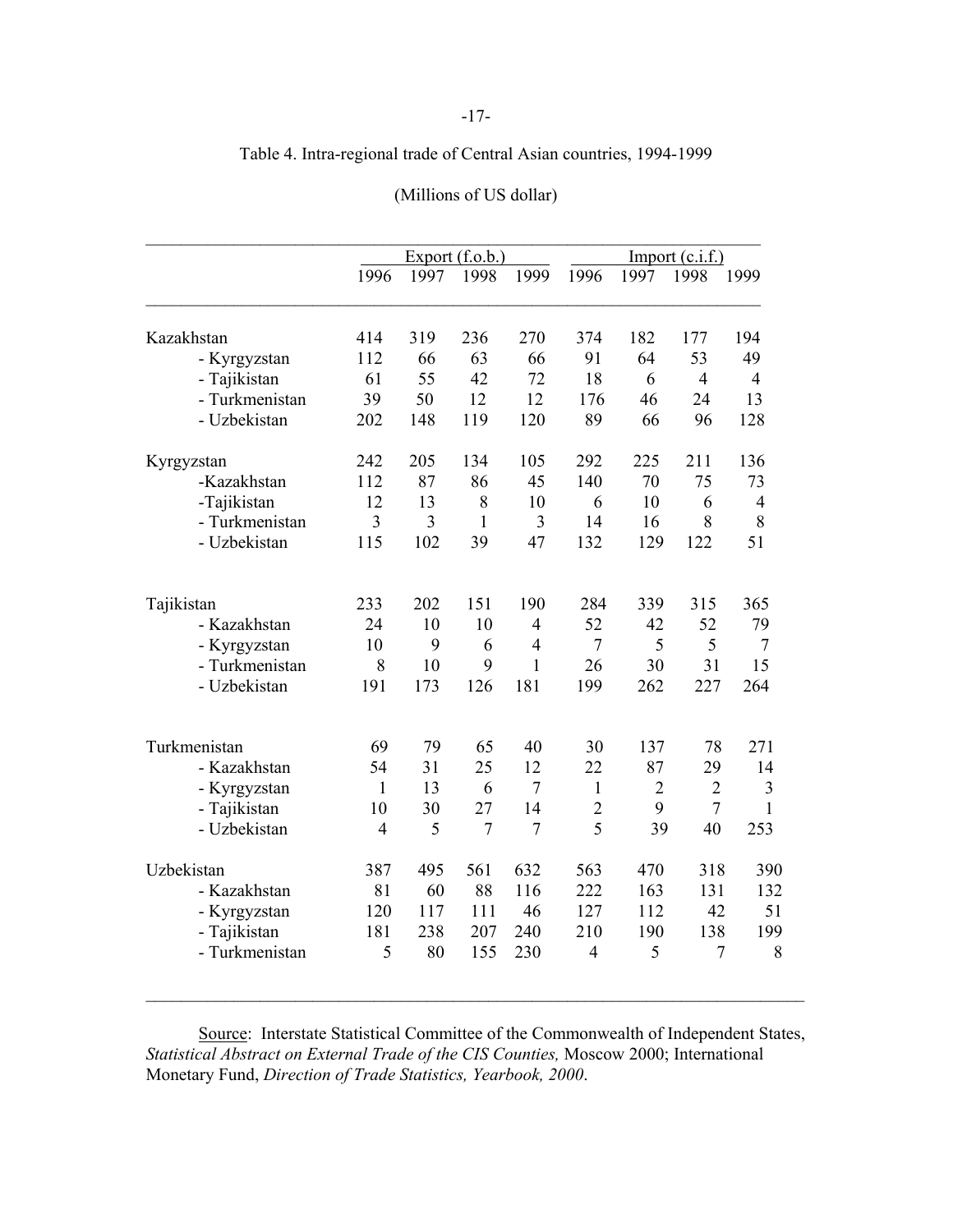added tax at a rate of 20 per cent on imports from Uzbekistan. All the trade measures introduced unilaterally by each country violate the rules and spirit of the CAEC. The membership of Kyrgyzstan in the WTO may also conflict with some of the country=s obligations as a member country of the CAEC.

One form of trade cooperation among the economies of Central Asia could involve exchange of information and collective responses to trade policies pursued by other countries affecting their place in the world economy. In particular, they could initiate collective protection measures against discrimination, unfair competition, legal and economic sanctions and other threats from third countries and groups.

An emerging trend in promoting subregional trade in East and South-East Asia involves the establishment of economic or growth zones. These zones are typically aimed at exploiting the complementarities among contiguous areas of member countries as a means to promote intraregional trade and to attract FDI, particularly export-oriented FDI. A significant feature of most of these zones is that the private sector investors from within as well as outside the constituent countries undertake most of the investments in production activities. The role of the government is primarily to minimize the costs and risks of cross-border trade and investment flows by providing, inter alia, the necessary infrastructure and enabling regulatory framework. There is a scope for pursuing similar strategy in Central Asia.

 The Central Asian states have undertaken several bilateral initiatives towards closer economic cooperation. Kazakhstan and Kyrgyzstan reached an agreement on free trade between the two countries in 1996 with the objective to build favorable conditions for movement of goods, capital and labour. Kyrgyzstan and Tajikistan also signed agreements on free trade and on the mutual protection of investments. The two countries agreed to establish a bilateral commission to resolve border issues, noting the desire of both sides to develop coal, gas and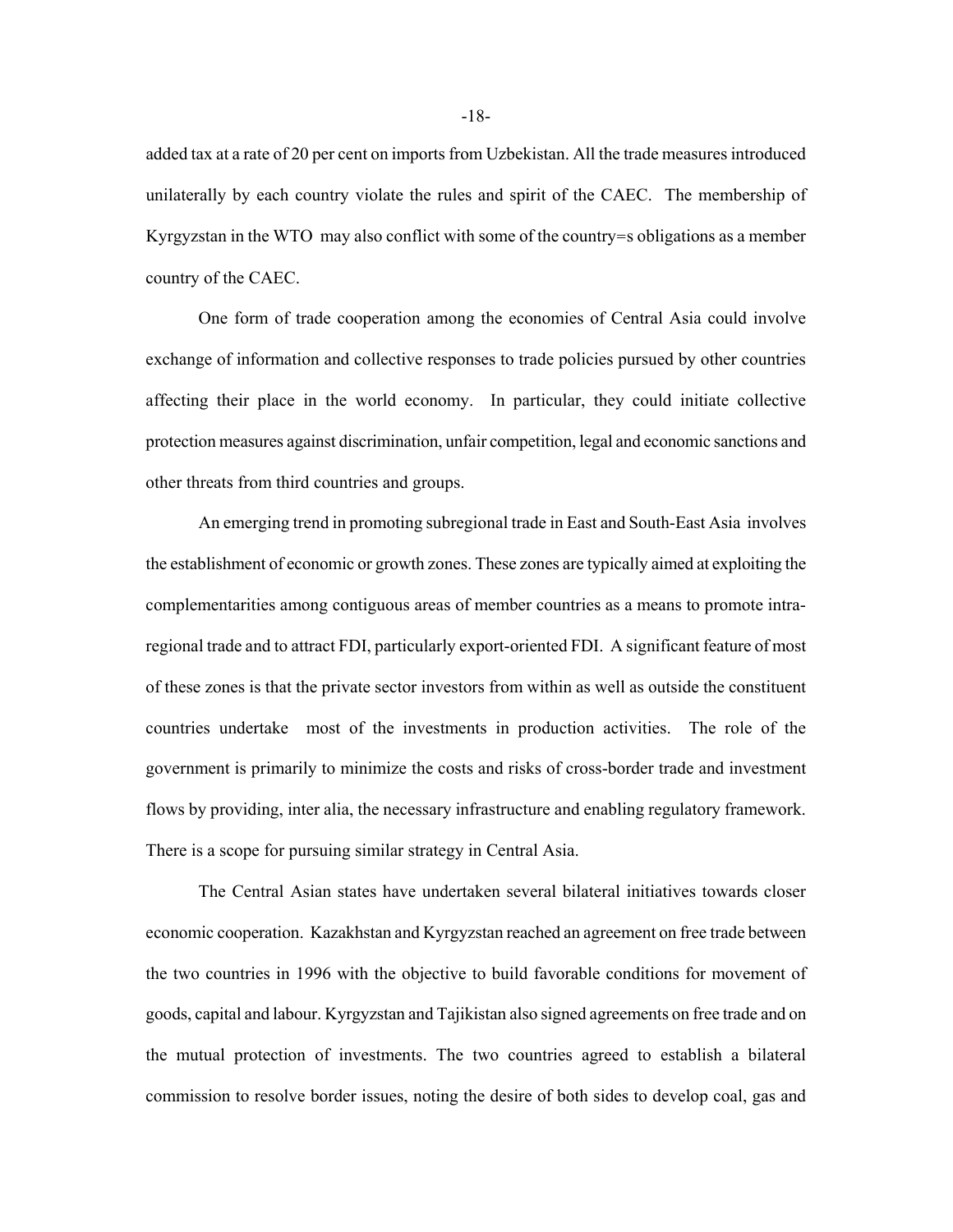mineral resources located in the immediate vicinity of their common border. In February 2001, Tajikistan and Uzbekistan expanded their mutually beneficial economic cooperation through signing two agreements on mutual payments for goods transport and on cooperation in the use of water resources.

However, efforts should be made towards a subregional approach in trade relations. In Asia and the Pacific region, subregional trading arrangements have been a way to combine trade liberalization with effort to strengthen economic and political relations among neighboring countries. Among the main subregional trading arrangements, the ASEAN Free Trade Area (AFTA) is a relatively successful one. The experience of AFTA is relevant to Central Asia.

ASEAN established AFTA in 1992. The main objective of AFTA is to deepen economic cooperation among the member countries of ASEAN and to integrate the markets of ASEAN individual members by reducing intra-ASEAN tariffs to 0-5 per cent and eliminating quantitative restrictions and other non-tariff barriers among themselves by a target date. To achieve this objective, ASEAN has made considerable progress towards trade liberalization under the Common Effective Preferential Tariff (CEPT) scheme and introduced other supportive measures under the ASEAN trade facilitation scheme, such as the adoption of common ASEAN tariff nomenclature, the General Agreement on Tariffs and Trade (GATT) customs valuation system to harmonize clearance procedures, and a green lane system to speed up the process of customs clearance for goods eligible under the AFTA preferential tariff scheme.

A necessary accompaniment to trade liberalization at the subregional levels is trade facilitation measures. Harmonizing and simplifying administrative aspects of individual trade transactions are essential because if traders continue to face a multitude of procedural obstacles to trade, liberalization efforts may not yield the anticipated results. There are a number of ways in which trade facilitation measures can help Central Asian countries integrate into the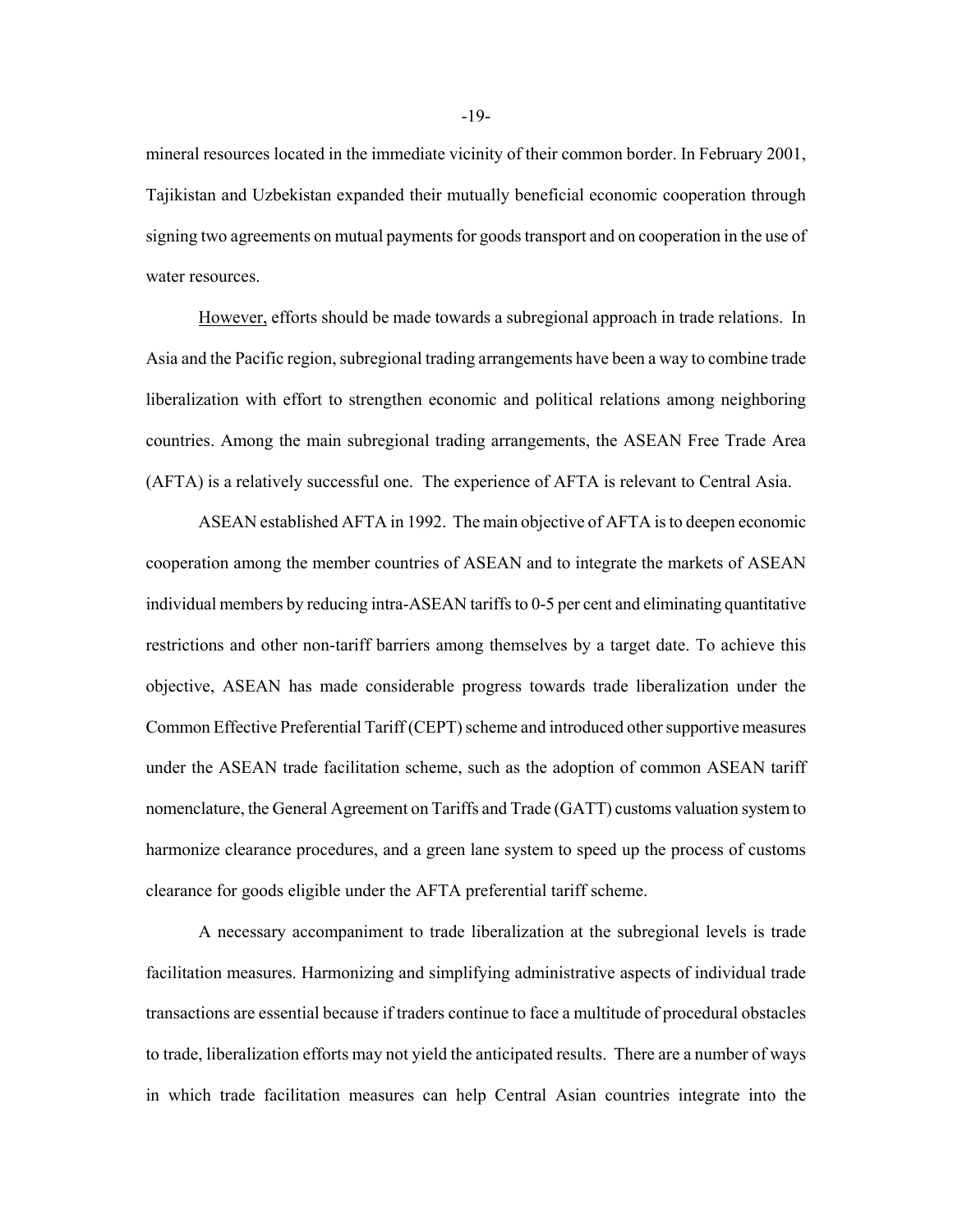sugregional and global economic systems. Obstacles to trade at the border in the form of transhipment delays at point of entry/exit, complex customs procedures, unfair customs valuation or unnecessary inspections are commonly found among the Central Asian countries. Simplification, automation, harmonization and greater transparency in customs procedures could significantly lower the costs of doing business and trade.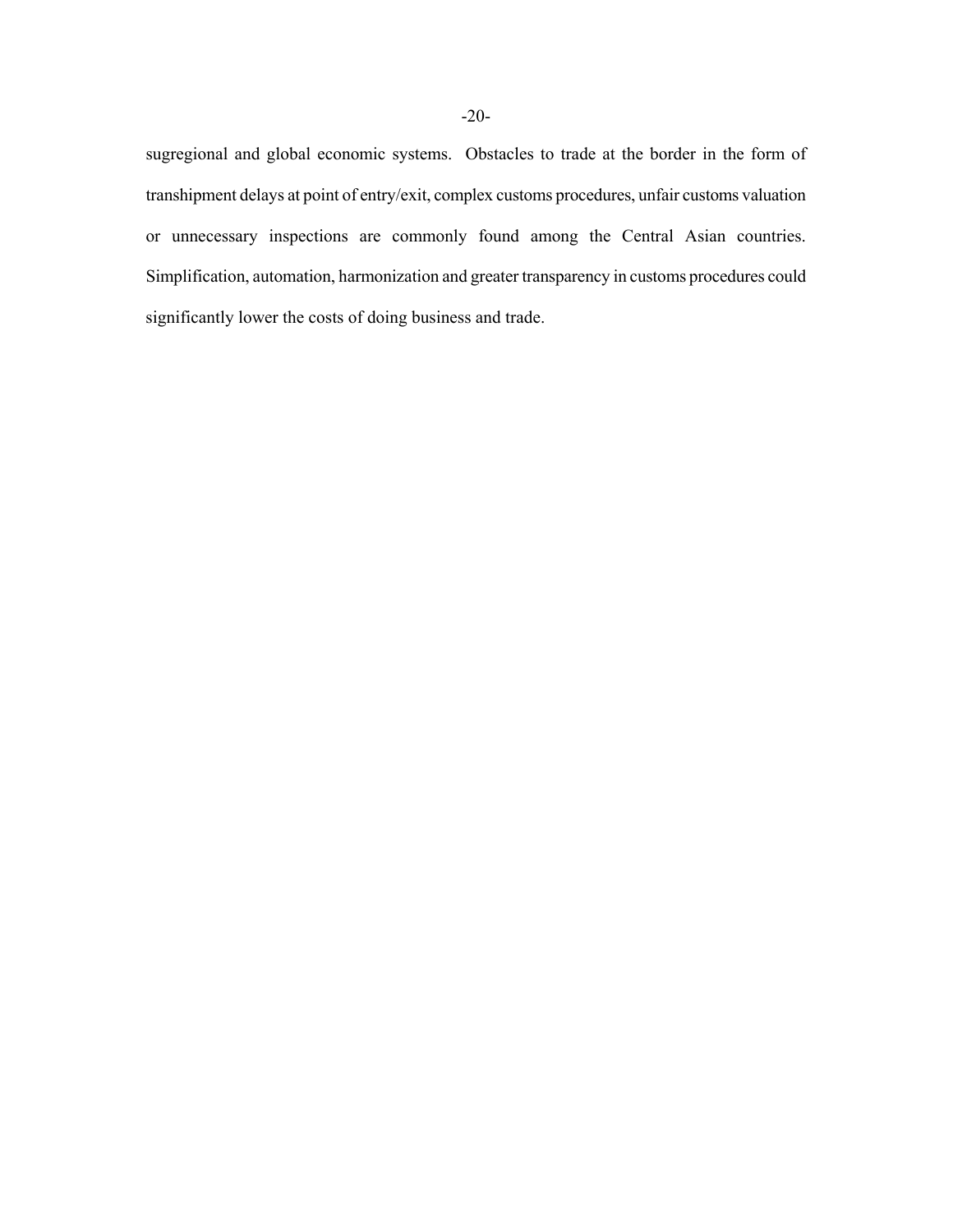#### **III. FOREIGN DIRECT INVESTMENT**

Foreign direct investment (FDI) can play an important role in economic development. FDI provides the host country with an additional source of capital. In addition, it can enhance market access through distribution systems of transnational corporations; serve as a vehicle for technology transfer; and it can be a major instrument to enhance the efficiency of trade in services, such as banking, insurance and telecommunications. Regional cooperation could maximize those benefits of FDI.

Central Asian economies have taken steps individually to liberalize their investment regimes to attract FDI. The liberalization of FDI policy regimes in combination with macroeconomic stabilization has led to an increase in FDI inflows in the Central Asian economies (table 5).

Kazakhstan attracted 78 per cent of all FDI into Central Asia in 1989-1999. The natural resources are the main interest for foreign investors in the country, 50 per cent of FDI accrued to the oil and gas sector and a further 27 per cent to the metals sector. Cumulative FDI in Turkmenistan equaled around US\$780 million or one-tenth of that invested in Kazakhstan. The bulk of FDI has gone into the gas sector. Uzbekistan has one of the lowest ratios of FDI to GDP in Central Asia. Total net FDI in 1989-1999 was US\$800 million, equivalent to US\$33 per head or 0.7 per cent of GDP. To compare, Kazakhstan and Turkmenistan attracted FDI inflows of 4.9 and 5.9 per cent of GDP respectively. Among the other Central Asian economies, Kyrgyzstan ranks above Tajikistan in FDI inflows. In 1998, FDI accounted for 5 per cent of GDP. The United Kingdom, United States of America, Turkey, Italy and the Russian Federation are the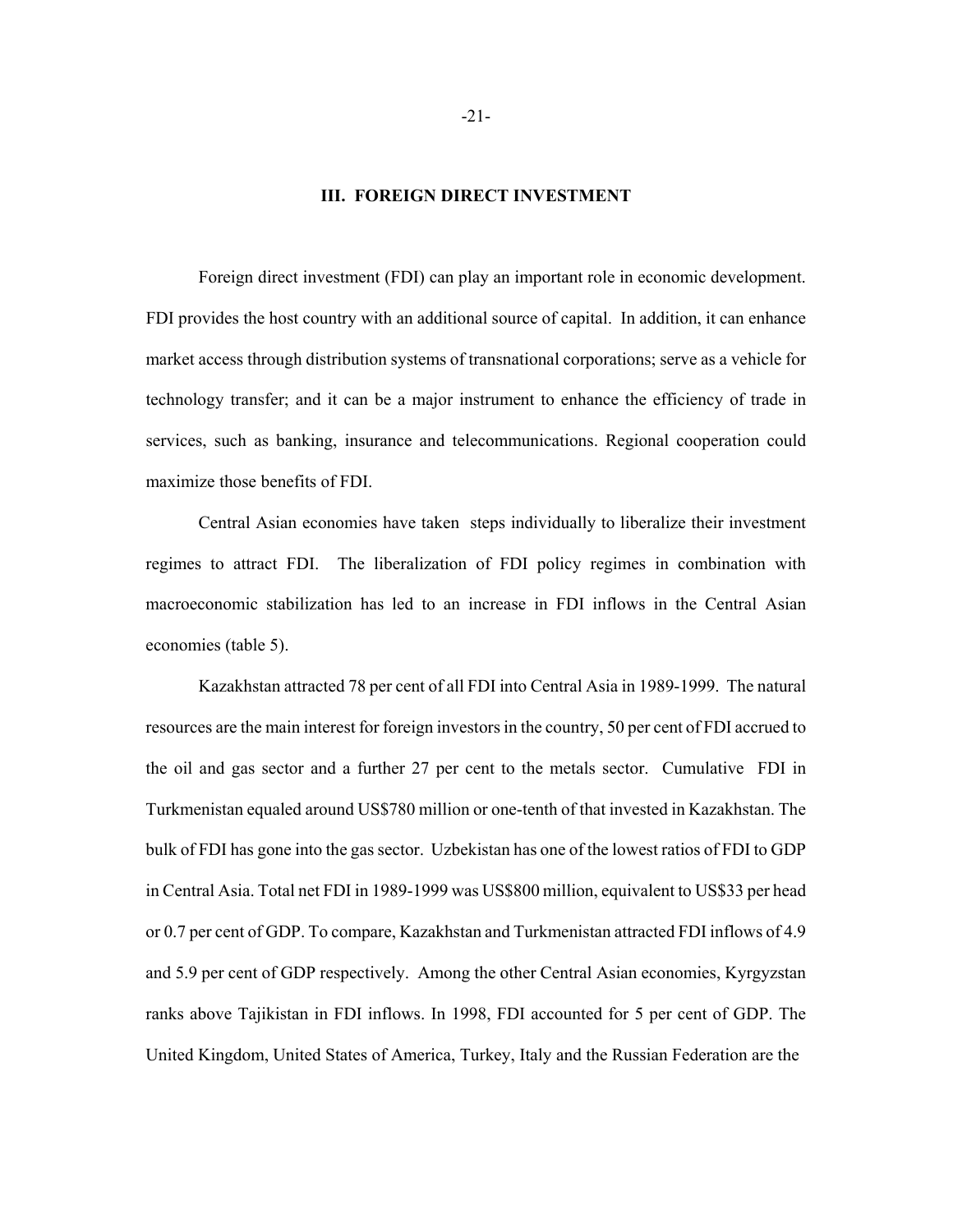# Table 5. Central Asian economies: foreign direct investment inflows

|              | 1992 | 1996  | 1998  | 1999  | 2000<br>Projection | Cumulative<br>FDI inflows |
|--------------|------|-------|-------|-------|--------------------|---------------------------|
|              |      |       |       |       |                    |                           |
|              |      |       |       |       |                    | 1989-1999                 |
| Kazakhstan   | 100  | 1,137 | 1,143 | 1,584 | 1,500              | 7,356                     |
| Kyrgyzstan   |      | 47    | 109   | 35    | 42                 | 408                       |
| Tajikistan   | 9    | 25    | 24    | 21    | 30                 | 150                       |
| Turkmenistan | .    | 108   | 62    | 89    | 100                | 782                       |
| Uzbekistan   | 9    | 90    | 226   | 201   | 231                | 790                       |

Source: European Bank for Reconstruction and Development, *Transition Report 2000* (London, 2000), p. 74.

# (Million of US dollars)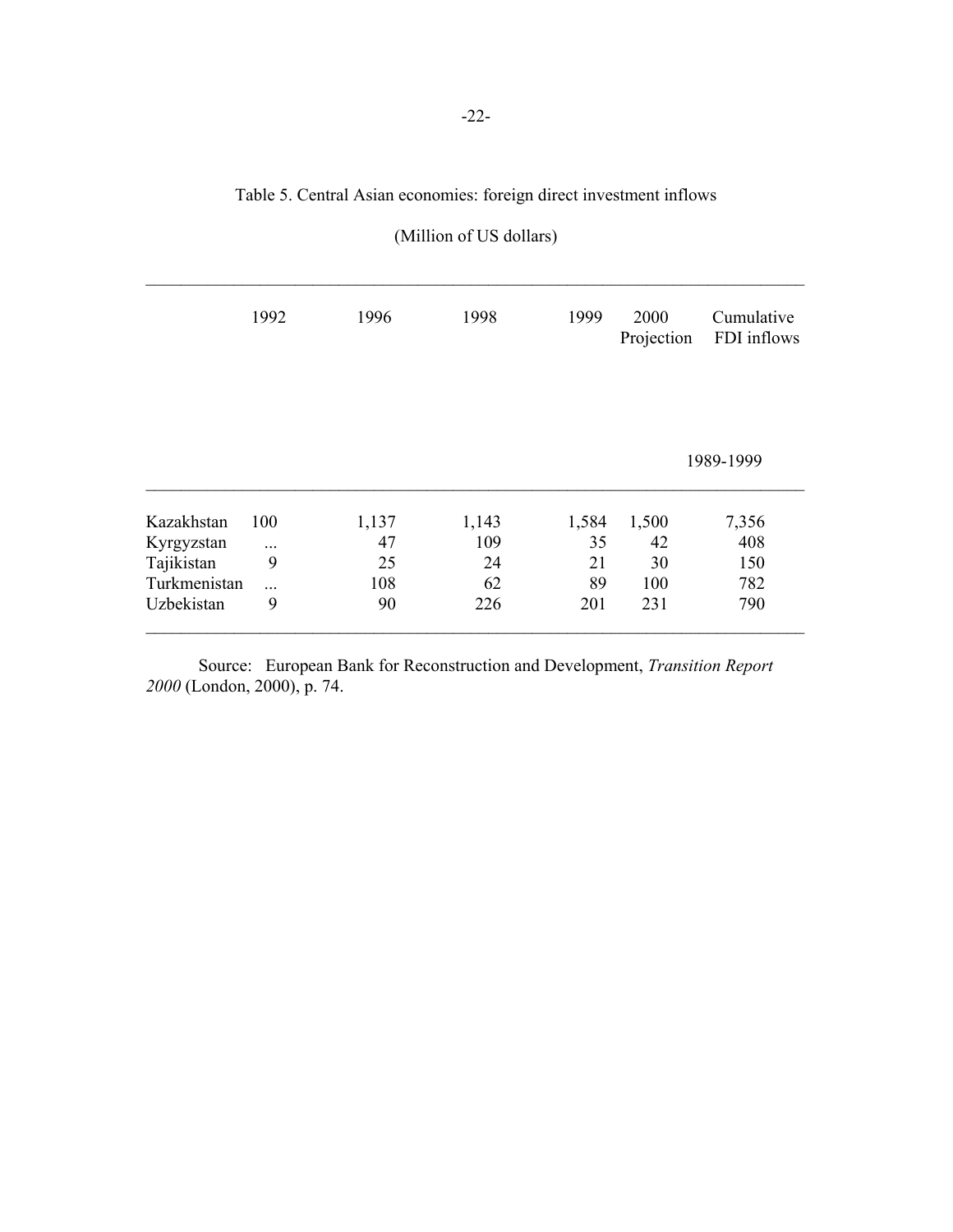main foreign investors in Kyrgyzstan. FDI inflows to Tajikistan have been the lowest. To encourage foreign investment, the Government improved its legislation and exempted FDI from taxes on profits. The mixed success has occurred despite the fact that foreign investment has been seen by all countries in the subregion as a critical factor in making the transition from centrally planned economies to market-driven economies and have adopted foreign investment codes, which are intended to open up their respective economies to foreign participation (see table 6). However, there are considerable differences among countries in respect of conditions affecting FDI.

The attraction of FDI flows depends not only upon the legal framework and incentives but also on the political stability in the subregion, the general business climate and availability of indigenous resources, including skilled labour and various other host country determinants. Regional cooperation can also play an important role in attracting FDI. In view of the small size of the national markets, the progress in regional cooperation which would guarantee to potential foreign investors access to the whole regional market represents an essential condition for promoting investment into manufacturing and redressing the present excessive concentration of FDI into primary sector.

The economies of South-East Asia have been major recipients of foreign direct investment. Five ASEAN countries are among the top twenty FDI destinations in the developing world. In October 1998 ASEAN agreed to create an ASEAN Investment Area (AIA), which enjoin upon member-countries to eliminate obstacles to investment, liberalize investment rules and policies and open up industries to foreign investment. The AIA is implemented through three broad-based programmes such as cooperation and facilitation, promotion and awareness, and liberalization. The programmes envisage the following key measures:

- to extend national treatment and open up all industries for foreign investment;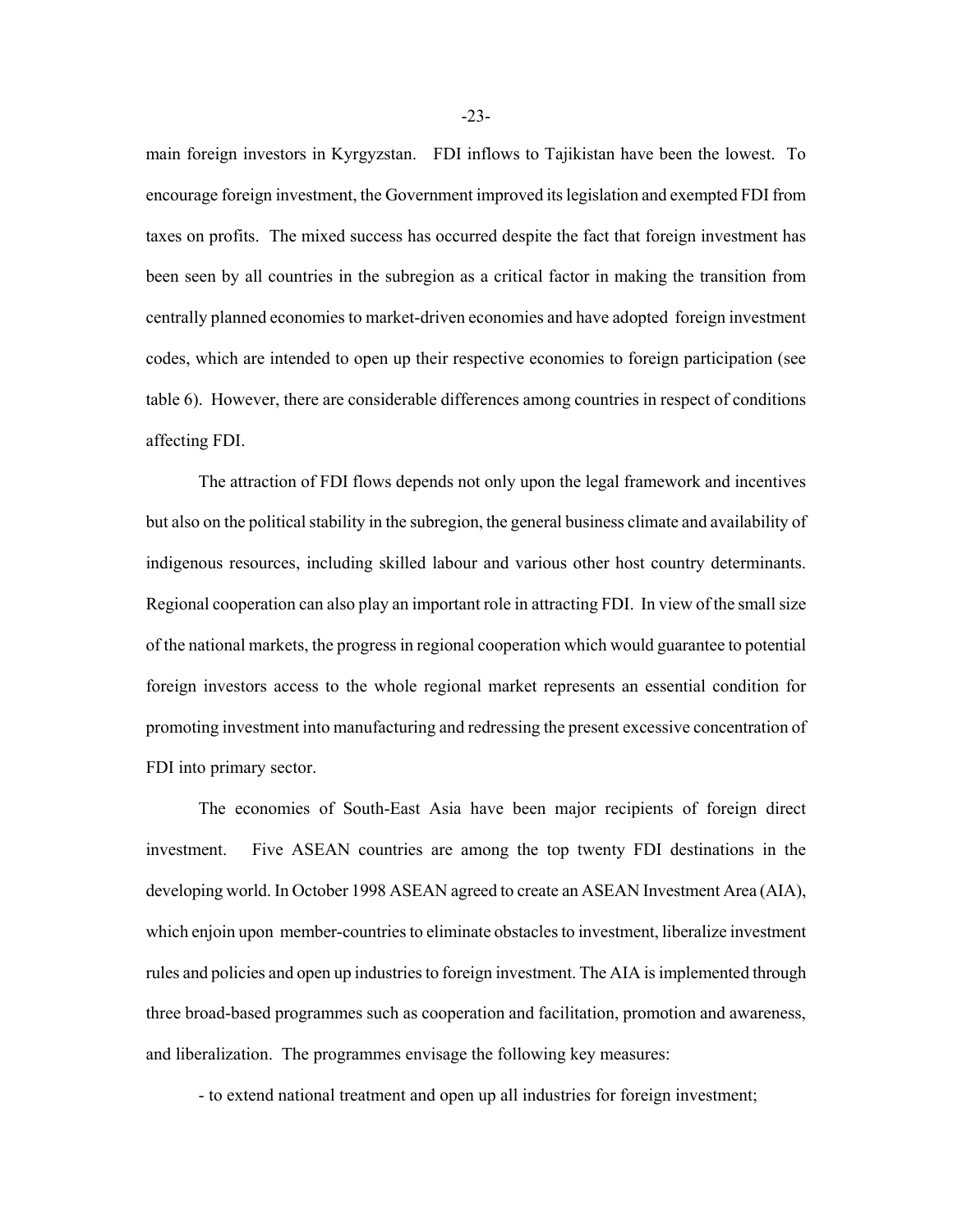| Table 6. Summary of the progress in foreign investment policy reform |
|----------------------------------------------------------------------|
| in Central Asian countries                                           |

| Country      | Investment policy reform status summary                                                                                                                                                                                                                                                                                                                                                                                                                                                                                                                                                                                                                                                                                                                    |
|--------------|------------------------------------------------------------------------------------------------------------------------------------------------------------------------------------------------------------------------------------------------------------------------------------------------------------------------------------------------------------------------------------------------------------------------------------------------------------------------------------------------------------------------------------------------------------------------------------------------------------------------------------------------------------------------------------------------------------------------------------------------------------|
| Kazakhstan   | Foreign investment law was adopted in 1997 and a foreign investment<br>advisory council was established in 1998. The law provides investors<br>with privileges and preferences. Foreign investment is exempted from<br>taxes on profit for 5 years and from import duties on equipment and raw<br>materials needed for realization of investment projects.                                                                                                                                                                                                                                                                                                                                                                                                 |
| Kyrgyzstan   | The Law on Foreign Investment was enacted in September 1997. The<br>law provides foreign investors with important guarantees and<br>privileges, including guarantees of non-discrimination and of prompt,<br>adequate and effective compensation in the event of either direct or<br>indirect expropriation. The State Committee on Foreign Investment and<br>Economic Development is the authorized state body to act on behalf of<br>the country and represent it in relations with foreign investors. It acts as<br>a Aone-stop shop@ for foreign investors and provides a comprehensive<br>pre-establishment service. Free economic zones (FEZs) were<br>established to encourage foreign investors to participate in specific<br>business activities. |
| Tajikistan   | The Law on Foreign Investment determines the legal, economic and<br>social conditions for foreign investment in the country. The granting of<br>the privileges is calculated from the moment when tax authorities<br>receive information on the balance of profit of the enterprises. FDI is<br>exempted from taxes on profits for two years for investments of up to<br>US\$500,000 and exemption extends up to five years for investments of<br>US\$5 million or more.                                                                                                                                                                                                                                                                                   |
| Turkmenistan | Foreign direct investment is encouraged by the government mostly in<br>the form of joint ventures with state enterprises. The Law on Foreign<br>Investment provides foreign investors with a three-year protection<br>against changes in legislation, the entitlement to convert Turkmen<br>currency into foreign currency, the protection of intellectual property<br>rights and the prohibition of nationalization.                                                                                                                                                                                                                                                                                                                                      |
| Uzbekistan   | Foreign investment law was adopted in May 1994 and amended in May<br>Joint ventures in tobacco, gold mining and the automotive<br>1995.<br>sectors were created. The Government planned to privatize large<br>industrial enterprises through international tenders. Foreign investors<br>receive tax holidays and can import duty-free capital goods.                                                                                                                                                                                                                                                                                                                                                                                                      |

Source: European Bank for Reconstruction and Development, *Transition Report*, various issues.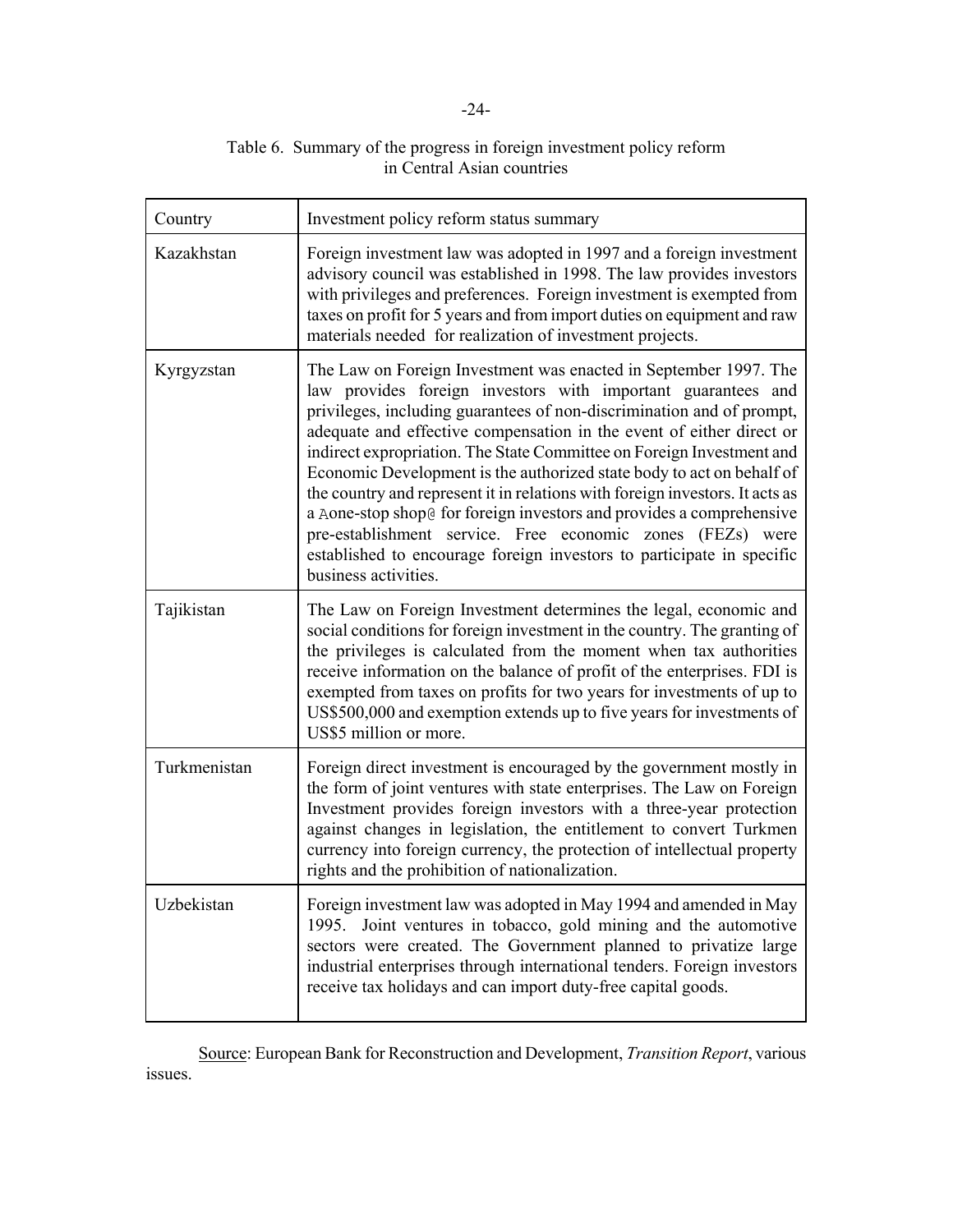- to identify and progressively eliminate restrictive measures;

- to liberalize rules, regulations and policies relating to foreign investment, rules on licensing conditions, rules relating to access to domestic finance and to facilitate payment, receipts and repatriation of profits by investors;

- to undertake active and high profile joint investment promotion activities aimed at global and regional investors and promote greater awareness of investment opportunities in ASEAN;

- to promote free flow of capital, skilled labour, professionals and technology among ASEAN member states;

- to establish a comparable approach in FDI data collection, measurement and reporting among the member countries;

- to undertake activities to increase transparency of investment regimes of member countries; and

- to identify areas for technical cooperation in human resource development, R&D, infrastructure development, SME and supporting industry development and information and industrial technology development.

The above provides a model for cooperation among Central Asian countries in their efforts to attract FDI.

Some of the other areas of subregional cooperation in investment promotion could include organization of subregional trade and investment fairs, joint investment road shows in home countries of potential investors and joint activities in related human resources development.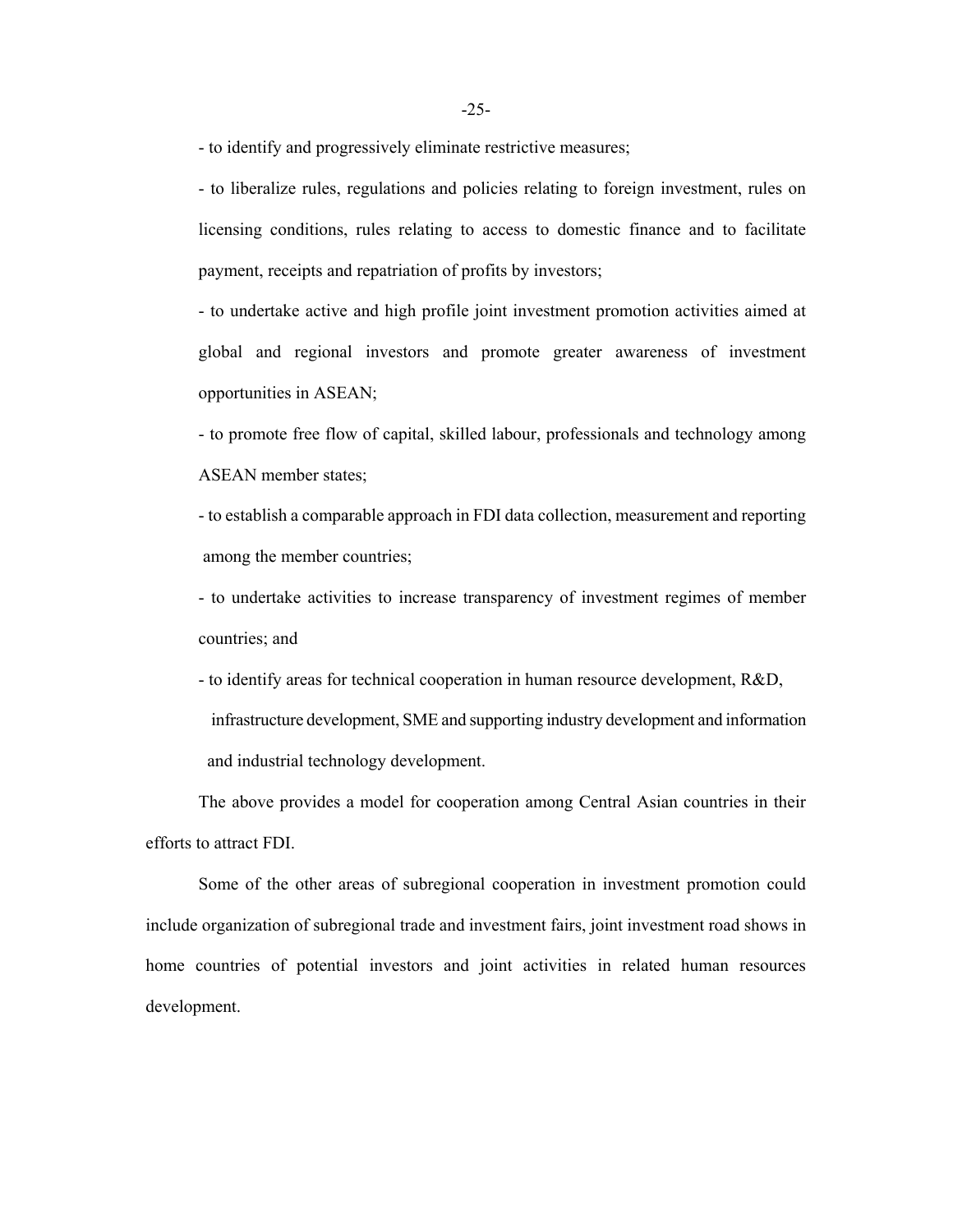### **IV. INFRASTRUCTURE**

The construction of the regional infrastructure is necessary for meaningful economic cooperation among the five Central Asian states. Within the subregion, there have been many infrastructure initiatives designed to facilitate intra-regional economic interactions. One example is the programme being developed by the Project Working Group established within the SPECA Programme on development of transport infrastructure and border-crossing facilitation. Another is the UNDP Silk Road project. In addition to transport and cross-border trade facilitation, Central Asian countries are in the process of collaborating in implementation of a project on rational and efficient use of energy and water resources. Among other initiatives to improve subregional infrastructure are developing tourism potential by creating small and medium enterprises to provide tourism and accommodation services and development of multiple routes for pipeline transportation of hydrocarbons to global markets.

## **A. Transport**

The expansion of exports and FDI in Central Asia requires a supportive transportation infrastructure. Improvement in the subregional transport will enable people and goods to move more easily and rapidly among the countries, reduce the cost of trade and enhance the value of business. The subregion=s transportation infrastructure was adequate to support the needs of Central Asian economies and to facilitate their trade and development interests in the former Soviet Union. However, it should be reoriented and improved to meet the goals of expanded trade and closer economic cooperation among themselves and with other countries. The most important problem facing the transportation sector in Central Asia is the rapid deterioration of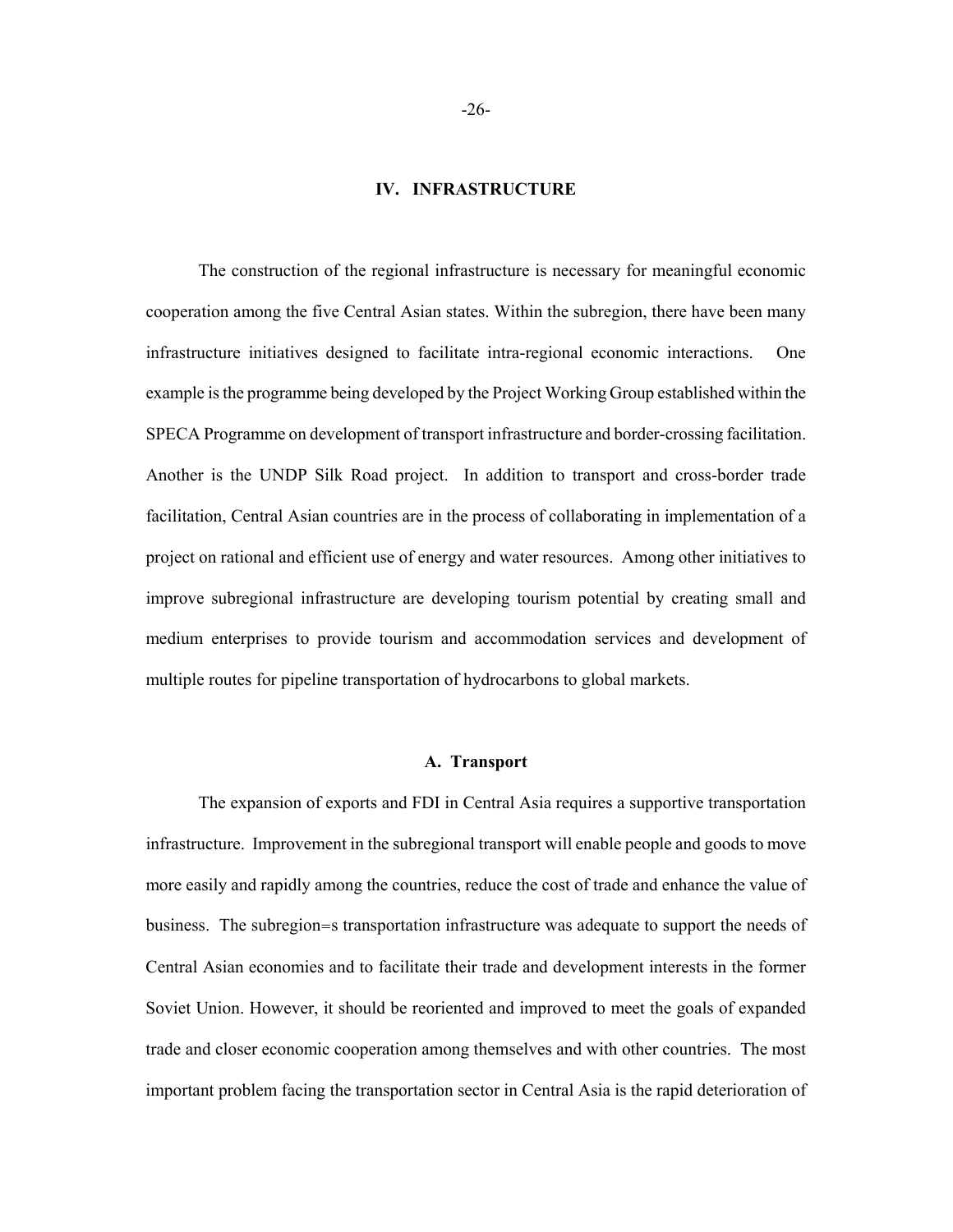physical infrastructure as a result of inadequate investment in maintenance, repairs and rehabilitation of the existing infrastructure.

Rail remains the most important mode and principal means of transport in Central Asia. It accounted for more than 75 per cent of all freight and passenger transport in the subregion in the 1990s, especially in Kazakhstan and Uzbekistan, where it carried the bulk of freight and passenger traffic. The disruption of traditional markets, the rising cost of rail transportation, and increasing competition from road transport resulted in considerable reduction of traffic volumes carried by rail in Kazakhstan and Uzbekistan. Railroads in the two countries lost a significant portion of their business to road transport, partly due to the shift away from heavy industrial goods production. The effect of this shift on rail transport was less noticeable in Kyrgyzstan and Tajikistan which did not rely on rail transportation heavily. However, rail transportation is expected to play an important role in the economic growth of the subregion as successful exploitation of new mineral reserves, including oil, and their transportation will require expanding the rail network to connect it in the near term to the proposed Trans Asian Railway (TAR) network already defined together by ESCAP and the countries of the region. While seeking alternative routes and cheaper transportation to distant markets, the Central Asian countries could collaborate in rehabilitating the exiting rail infrastructure, developing new capacity, maintaining roiling stock and in providing a better managed and technically efficient railroad system.

Adequate road networks characterize the road transportation situation in Central Asia subregion. As noted above, there has been an increase in road freight volumes. The abolition of centrally planned distribution system, and the entry of higher-value, finished consumer goods in local market make the speed and flexibility of trucking more important. However, many roads in subregion are in poor condition and do not confirm with internationally accepted standards. In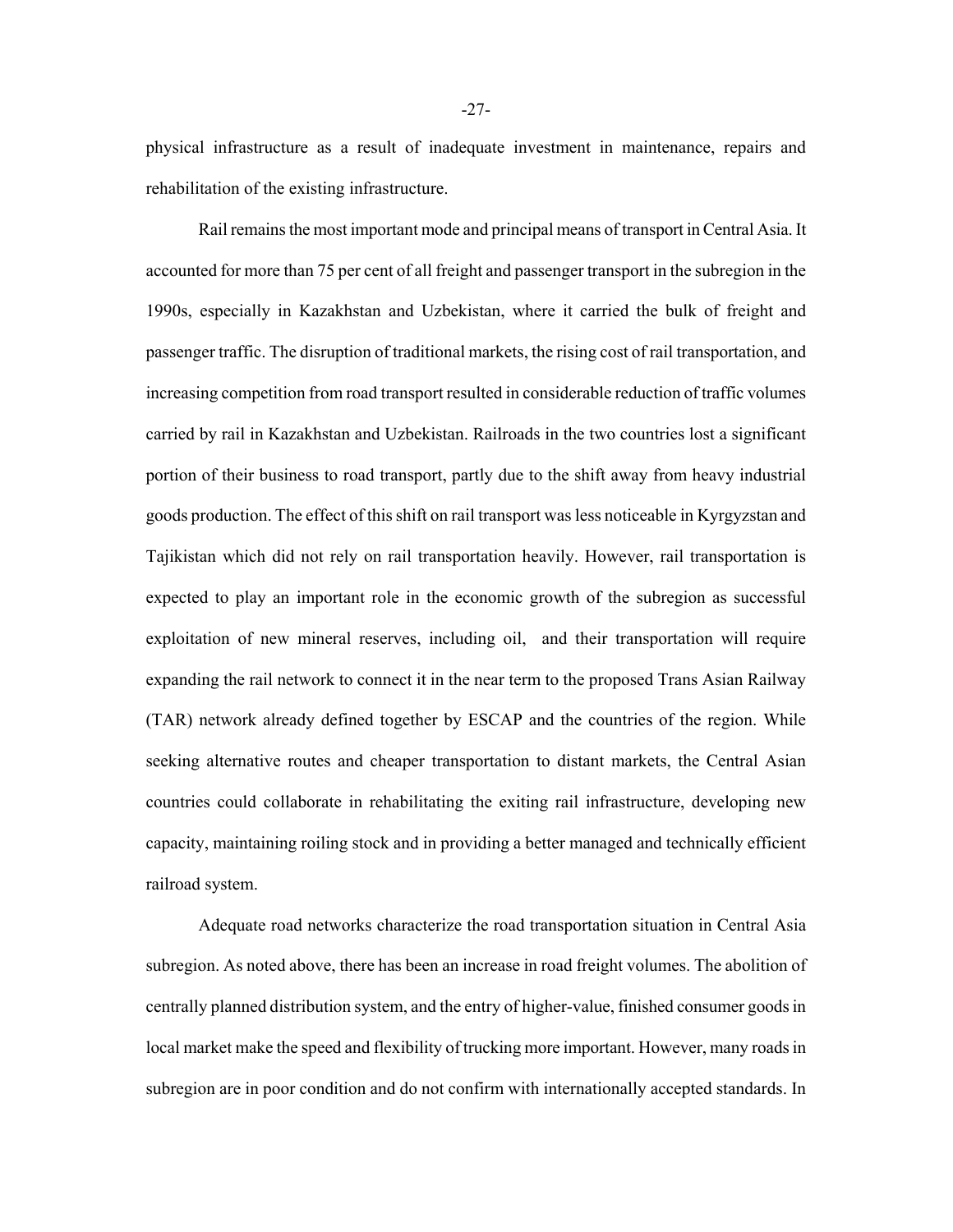addition to collaboration on these aspects, the focus of subregional cooperation could be on initiating and developing road maintenance policy reforms to improve serviceability of existing road infrastructure, developing service infrastructure on the roads, improving passenger and freight security, creating environmental and road safety awareness.

For the countries with economies in transition it has become evident that the development of transport infrastructure is a necessary, but not a sufficient condition for efficient land transport routes of international importance. Of equal importance are proper facilitation measures for transit transport and at border-crossings particularly as, in many cases, complicated and lengthy. Customs and other procedures result in huge time and material losses. For harmonization of transit transport and border crossing ESCAP adopted resolution 48/11, listing seven international conventions. As these international and transport conventions are cost effective instruments that can assist contracting parties in making their international transport operations faster and more economical, there is an evident need to assist the Central Asian subregion in speeding-up the accession and implementation process to these conventions.

For the land-locked countries in the Central Asia, in particular, the introduction of multi modal transport (MT) will create the potential for integrated and free flowing road, rail, water and air transport between them, their neighbors and international markets, resulting in improved delivery schedules, shorter transit times thus leading to reduced costs. However, the full implementation of MT in the Central Asian subregion may require changes within the regulatory environment and some investment in infrastructure and equipment. Although its full adaptation need not be carried out at once, steps must be taken by the country to prepare the groundwork.

Such preparation inevitably calls for a review of existing national laws on transport, banking and insurance, which need to be amended to facilitate the development of MT in the Central Asian subregion and between the subregion and other countries. Facilitation of land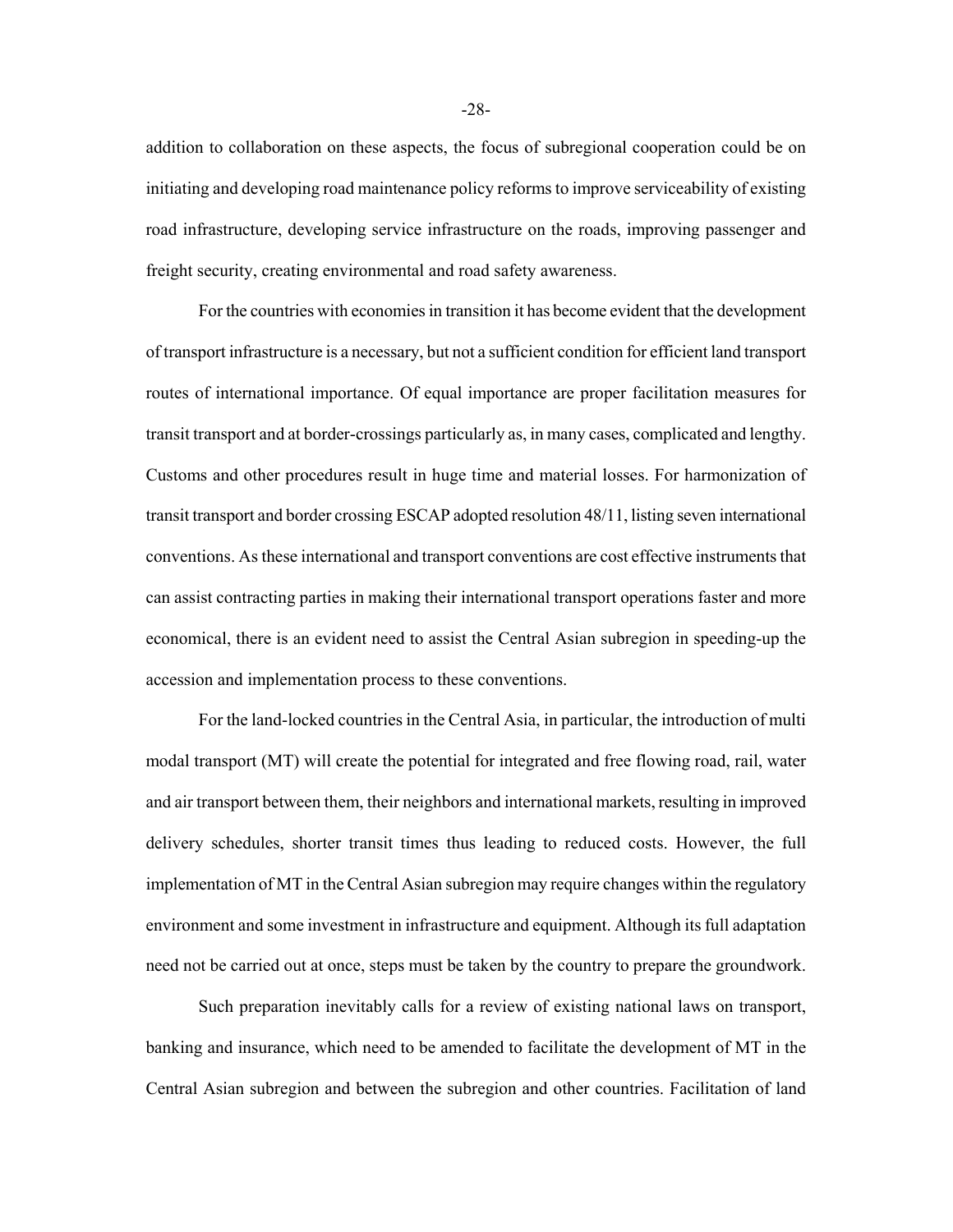transport at border crossings also needs to be addressed and dealt with. The Central Asian countries also need to accede to international transport and transit conventions and implement related agreements, strengthening their respective administrative and planning machinery, organize their transport enterprises, and develop appropriate regulatory and legislative frameworks.

There has been an increase in demand for passenger and cargo air transport in Central Asia as a result of various factors, including greater openness of their economies. However, supply response has not been adequate to meet the rising demand. Among the main problems faced by Central Asian airlines are ageing and inefficient aircrafts, inadequate maintenance, substandard airports, inadequate freight storage, and poor processing facilities. The countries of the subregion should collaborate to meet market-driven demand for information and customer service in air transport and improve airport and airline management, including air traffic control, airport security and flight route connections, customer service at both ticketing places and airports, and passenger immigration and baggage delivery.

### **B. Energy**

The energy reserves of Central Asian countries provide a solid basis for economic growth and foreign exchange revenues for development. Given the large reserves of oil and coal in Kazakhstan, significant reserves of gas in Turkmenistan and Uzbekistan and sizable amounts of hydroelectric power in Kyrgyzstan and Tajikistan, Central Asia could become a major supplier of energy in the world.

Although the Central Asian subregion enjoys vast energy potential, the energy resources are not evenly distributed among the countries. It makes each country to be dependent on energy supply from others. For example, Kyrgyzstan depends heavily on imports of oil and gas from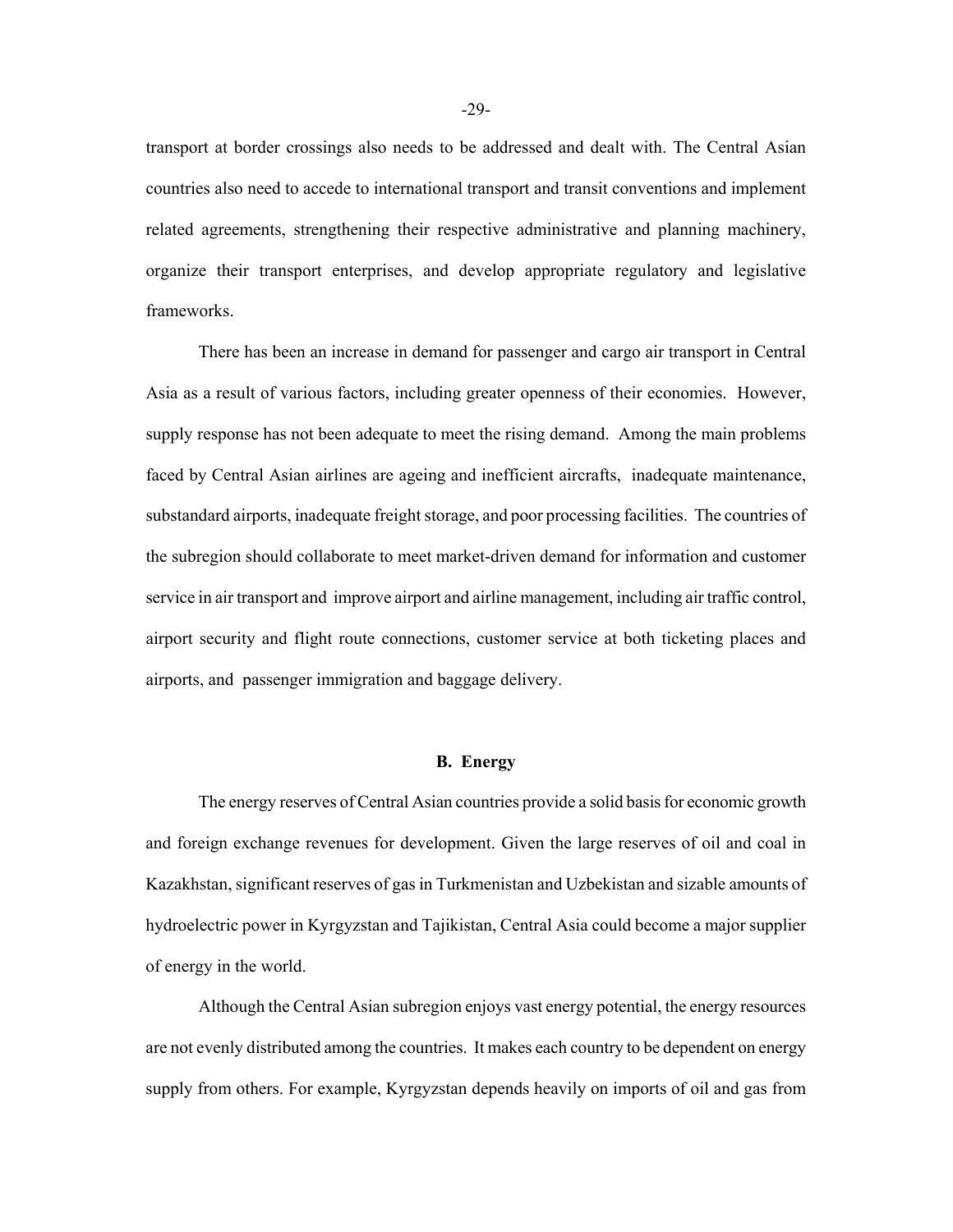Kazakhstan and Uzbekistan. Kazakhstan in turn depends on Kyrgyzstan for electricity and on Uzbekistan for gas. The lack of infrastructure for transporting energy is one of the main impediments to regional cooperation in Central Asia. Kazakhstan, Uzbekistan and Turkmenistan are unable to transport oil and gas to new markets due to limited infrastructure for oil and gas pipelines. The unavailability of adequate electric transmission systems in Kyrgyzstan limits its capacity to export electricity to potential new markets. That country also has inadequate rail transportation system to develop its own coal resources. Overcoming these infrastructure constraints is an important priority for promoting economic cooperation in energy sector in Central Asia.

Other priorities could be coordination of energy policy pursued by each country, improvement and maintenance of existing facilities in the subregion, and establishment of efficient system of payment for mutual energy supply. The cooperation in energy development and trade will enable the Central Asian countries to overcome periodic energy shortages and dependence on unreliable energy sources and to develop new international markets for their energy. Such cooperation could also benefit each country in the form of ensuring stable and cost-efficient energy supplies to isolated areas.

### **C. Water resources management**

The main challenge in Central Asia is the achievement of the rational use of water resources of the two major trans-boundary rivers -- Syr Darya and Amu Darya which is agreeable with the economic interest of the five states. In Central Asia, sustainable water management is an imperative to be supported by coordinated political action by all the five states involved. Their economies are much dependent on water sustain their agricultural and industrial production. Thus the limited water resources become a source of competition over economic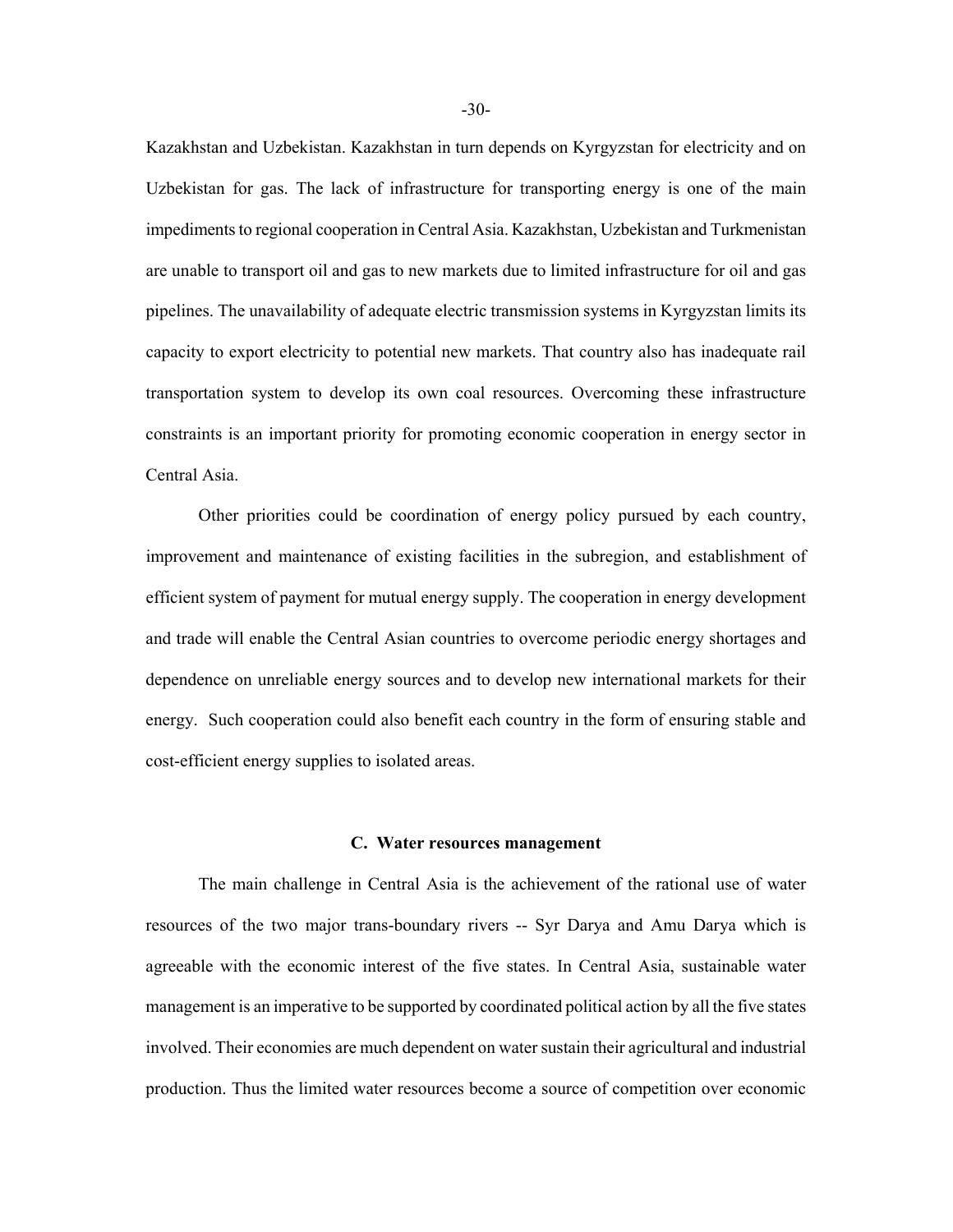development strategies of the countries in the region. Based on vested economic interests of the individual countries, there is a significant potential for conflict over the quantities of water allocated among the five countries and over the quality of water received by the downstream countries. The main conflict in demands for water come from irrigation in Kazakhstan, Turkmenistan and Uzbekistan and hydro power production in Kyrgyzstan and Tajikistan. Despite the political sensitivity of water allocation issues, the governments of the countries have been able to reach a stable water-sharing agreement. However, there is still a need to improve and integrate the management of shared water, land, and energy resources in Central Asian at the regional level.

Another sore problem of Central Asia related to water resources management is an ecological disaster in the Aral Sea basin. The Aral Sea crisis is a result of unsustainable policies towards the environment and use of natural resources, primarily water resources. A principal course has been the excessive withdrawal of water resources of the Amu Darya and the Syr Darya rivers for irrigation of cotton and rice plantations. This has resulted in the drying of the Aral Sea with a devastating effect on the environment of Central Asia. The five Central Asian countries established an International Fund to Save Aral Sea in 1992. Kazakhstan, Uzbekistan and Turkmenistan pledge to pay 0.3 per cent of their respective budget revenues to the Fund, while the contribution of Kyrgyzstan and Tajikistan is equal to 0.1 per cent of their revenues. The Fund is a good example of subregional cooperation in Central Asia. The countries agreed on a wide range of measures to monitor the distribution and use of water resources, to improve the drinking water supplies and sewerage systems, and to prevent the salinization of irrigated land. However, support from donor countries and international organizations is also needed to mobilize necessary financial resources required for resolving the problem of the Aral Sea.

-31-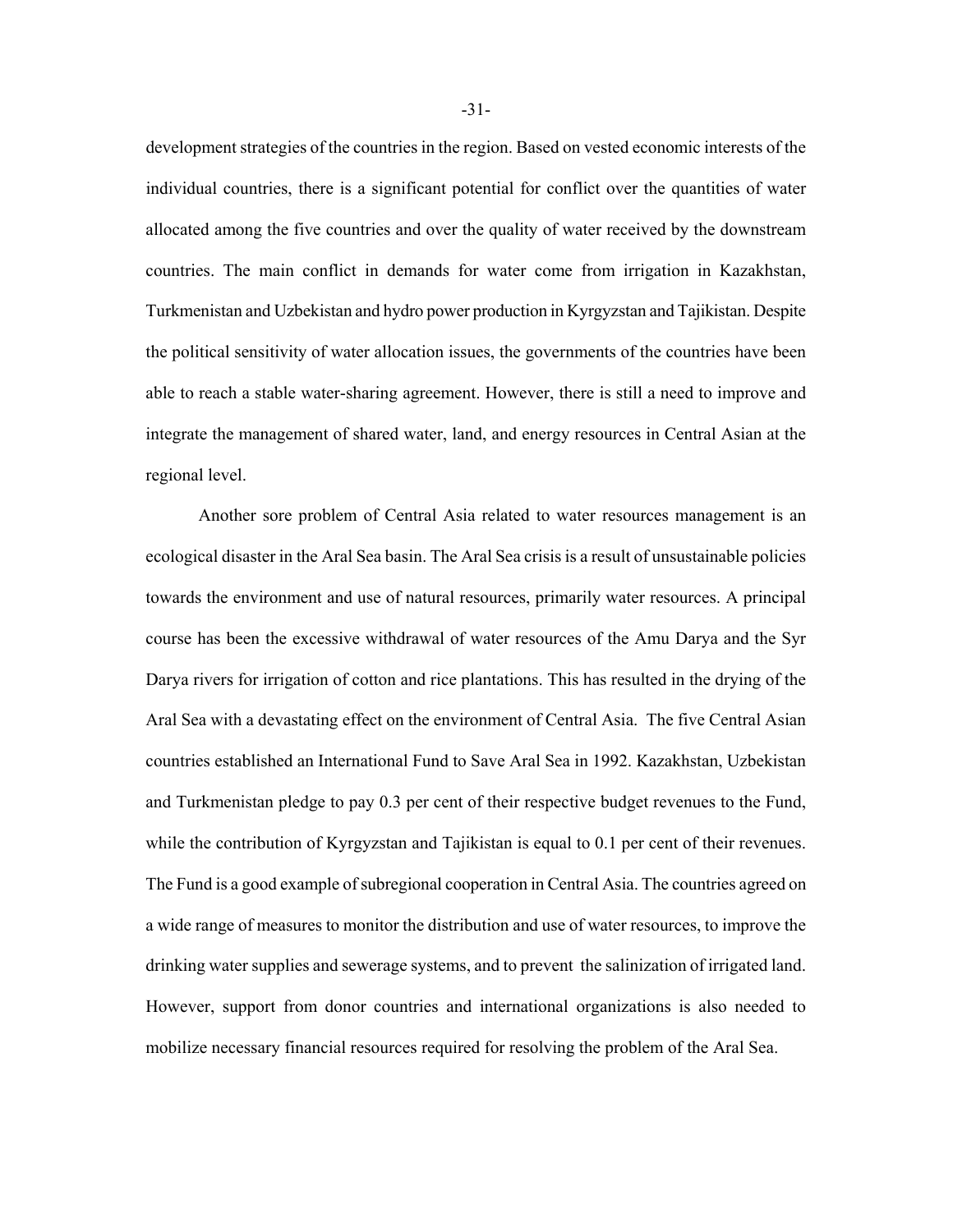### **V. TOURISM**

Abundant historical and cultural heritage, unspoiled natural beauty, warm hospitality of the population, and geographical location make the subregion a potentially attractive tourism destination. Development of tourism can be an important means of expanding the economic base, providing employment and increasing foreign exchange earnings for the subregion. Besides the economic benefits, an expansion of tourism is expected to lead to greater understanding between the countries of the subregion. The expansion of tourism requires better air transportation and hotel facilities, basic communications, language and other training, safe water and good health standards in all the Central Asian economies.

However, tourism development and promotion would be fruitless as long as a wide range of travel facilitation constraints is not appropriately addressed. Among them, visa requirements and related formalities play an important role in the process. Applying for a tourist visa through an embassy can indeed facilitate travel if it is fast, efficient and low-cost procedure. On the contrary, it becomes an impediment when it is time consuming or when regulations are not clear or easily obtainable. Some countries have accordingly chosen to adopt a policy of convenience that relaxes regulations and visa formalities to encourage tourism.

Central Asian countries seeking to promote tourism, as well as to facilitate travel procedures, need to evaluate whether visa fees or formal procedures at embassies serve as disincentives, leading tourists to choose alternative destinations that have easier, lower cost or could have a significant impact on his/ her decision making. They may also wish to examine best practices and measures on facilitation of travel, especially with regard to policies and procedures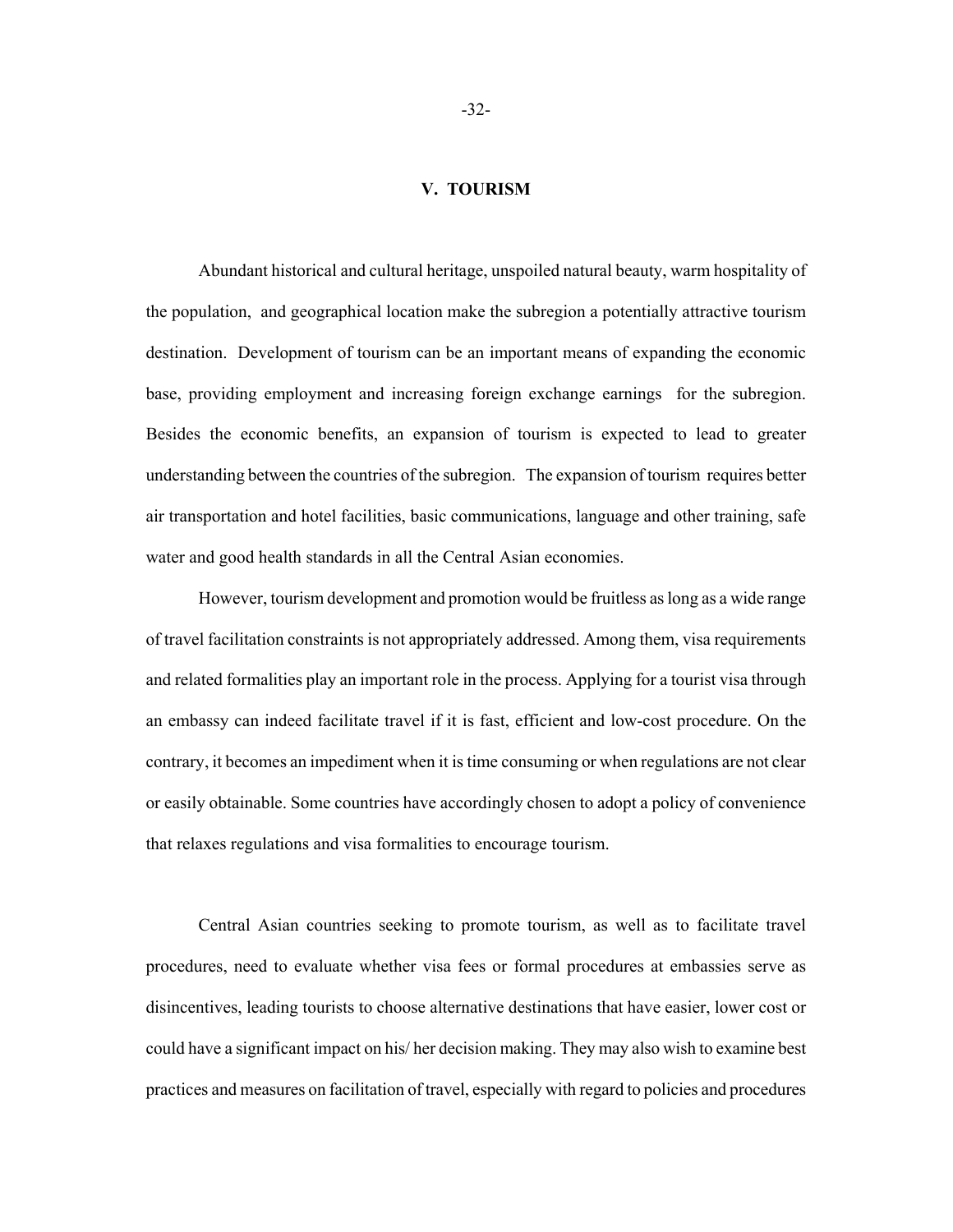related to visa, adopted by other countries or group of countries like ASEAN or member countries of the Greater Mekong Subregion. On the basis on this analysis and review of best practices, Central Asian countries may wish to consider the adoption, among others, of the following measures: grating of visa on arrival and adopting simplified processing; adopting a single standardized, machine readable visa format; and establishment of a Silk Road visa.

While most of the above measures need to be taken by individual governments within their national context, a degree of coordination within countries and among them would also assist in addressing these issues. To this end, Central Asian countries should endeavor to set up mechanism to promote dialogues among government agencies involved in the tourism sector. At regional and subregion levels, bilateral and multilateral cooperative arrangements dealing with issues related to visa procedures and formalities should also be encouraged. Developing multicountry package programmes such as ACentral Asia in two weeks@ could be very appropriate to expose tourism in the subregion. The experience of Central European countries in promoting package tours for Austria, Czech and Slovak Republics, Hungary and Poland has proved to be very attractive for both overseas tourists and foreign investors.

There is also a need to develop the required human resources in various segments of the tourist industry and to improve infrastructure. The establishment of a subregional training institute for tourism promotion, including hotel management could be a cost-effective means of augmenting tourism-related human resources.

Inadequate infrastructure, especially in air transportation, is one of the most serious problems in developing tourist industries. Air transportation lining major tourist destinations in several Central Asian countries so as to provide convenient and economical transportation is a key requirement for successful tourism development. The nature and number of international visitors using air transportation are determined by (i) flight schedules and frequencies, (ii) seat

-33-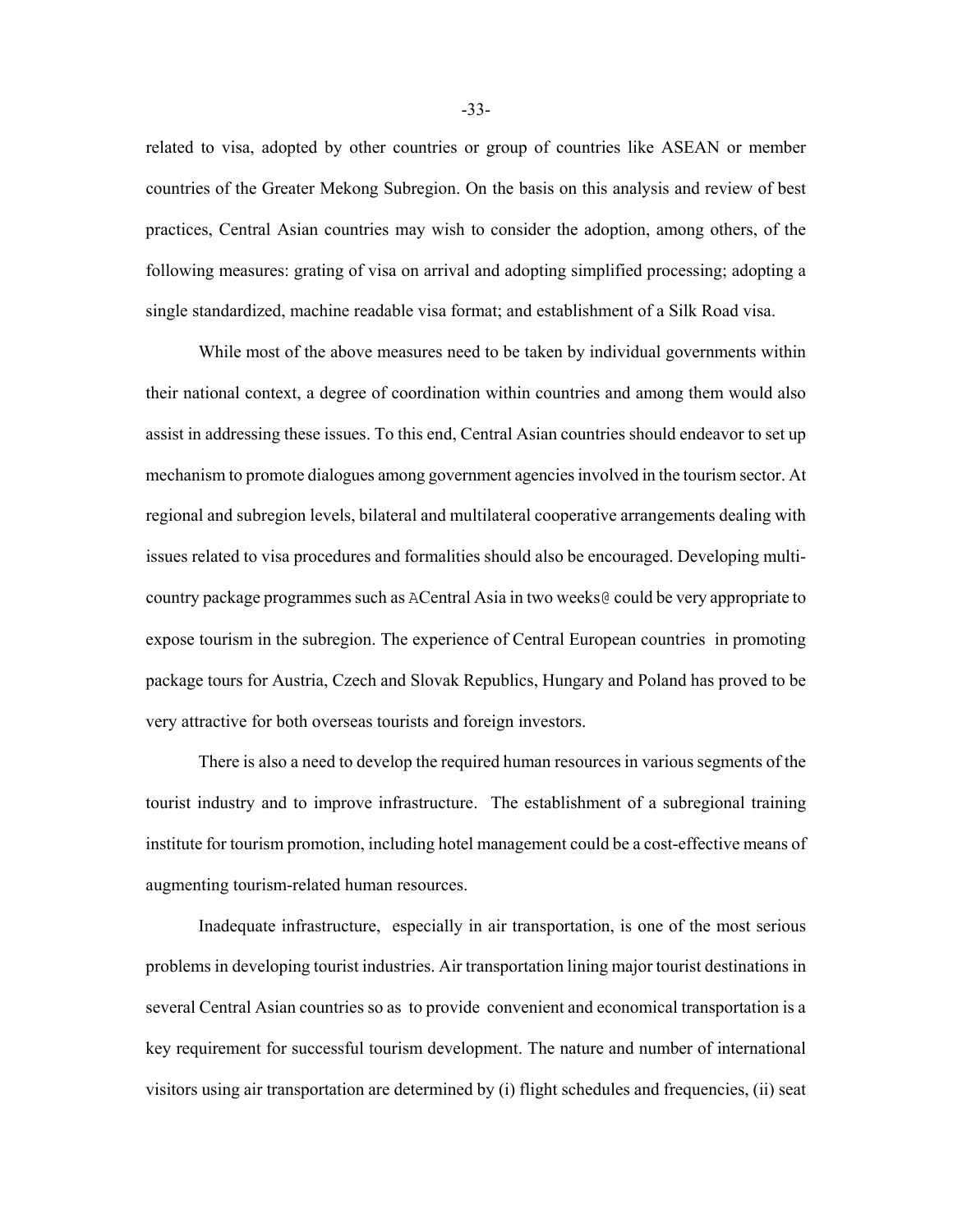capacity, (iii) flight routes and linkages through hubs, (iv) flight times, (v) air fares and (vi) airport capacity. Developing multi-country package programmes could help address some of these issues in a cooperative framework.

Tourism places special challenges on the ecology of tourist destinations and raises issues of how to ensure proper environmental management. Central Asia has a great potential for the development of eco-tourism. The realization of this potential would require appropriate legislation and effective enforcement. The subregional training institution proposed in this paper could offer courses to help integrate environmental considerations into tourism planning.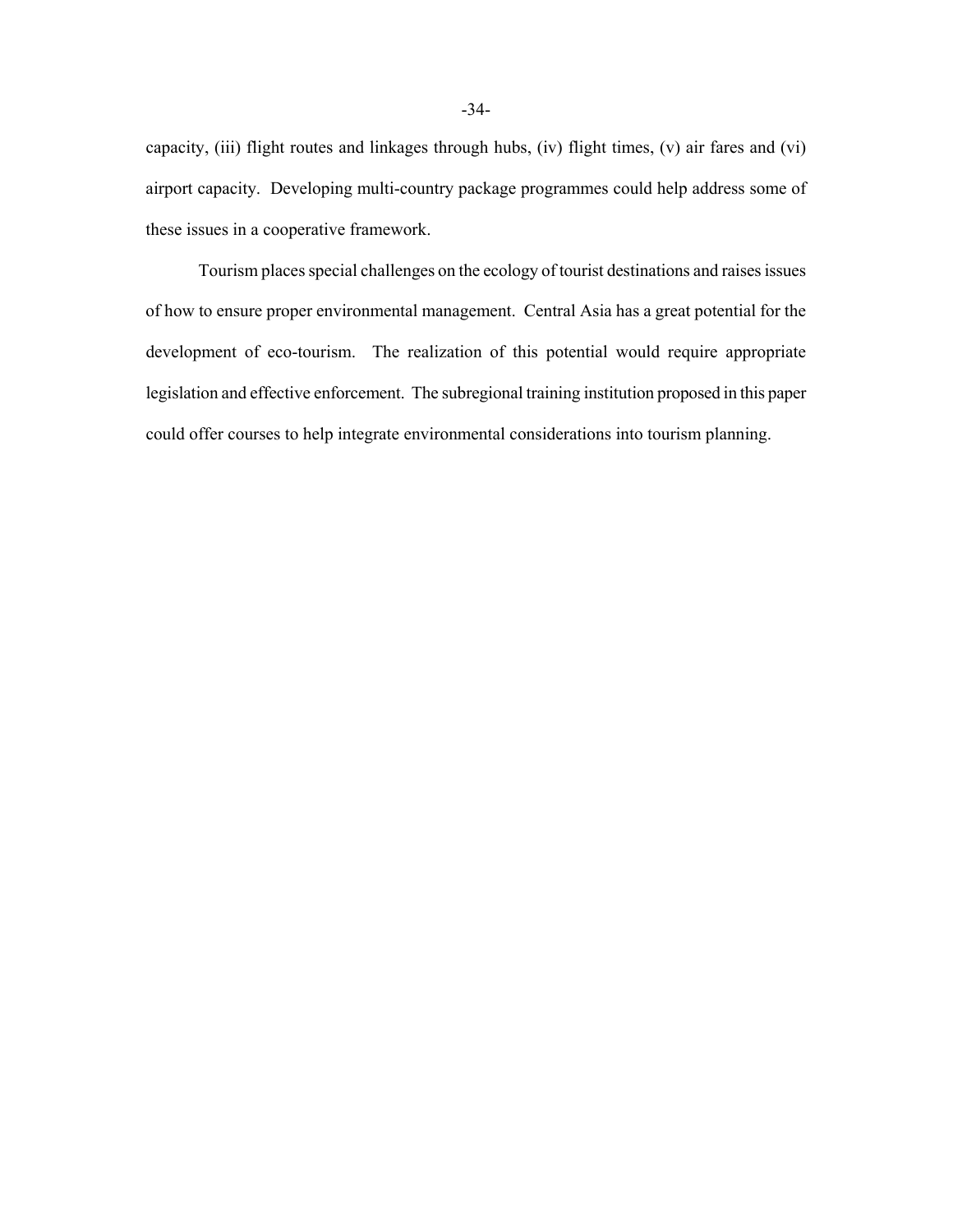### **VI. SCIENTIFIC AND TECHNOLOGICAL COOPERATION**

As a region, the Central Asia has large joint intellectual potential. An effective use of that potential should be an integral part of subregional economic cooperation. Some efforts have been made in scientific and technological cooperation. For instance, in 1997, Kazakhstan, Kyrgyzstan, Tajikistan and Uzbekistan signed an agreement on creation of common scientifictechnological area and coordinating unit on scientific-technological development of the member states of the Central Asian Economic Community (CAEC). In addition, two other agreements on creation of interstate scientific-technological programmes and on procedure and conditions for involving scientific organizations, scientists and specialists from all the countries to fulfill the national scientific-technological programmes, were signed in 1998. The strategic purposes of the signed documents are to achieve sustained economic development on the basis of structuraltechnological change of the production systems, to improve living standards and to provide economic and environmental safety in Central Asia.

One of the main areas of scientific and technological cooperationin the subregion could relate to new information technology. Central Asian economies could take full advantage of the location-independence of digital economic opportunity as well as to exploit the manufacturing and service opportunities afforded by information and communication technology (ICT) to SMEs to compete in the global marketplace. In this regard, information technology with techniques such as electronic data interchange, the internet and electronic commerce, enables fast and efficient exchange of data, permits automation of many operational, production and administrative processes and creates new ways of conducting business and trading. ICT further has the potential to change the environment in which trade facilitation measures have operated thus far. Applying new technologies to customs administration and other links in the trade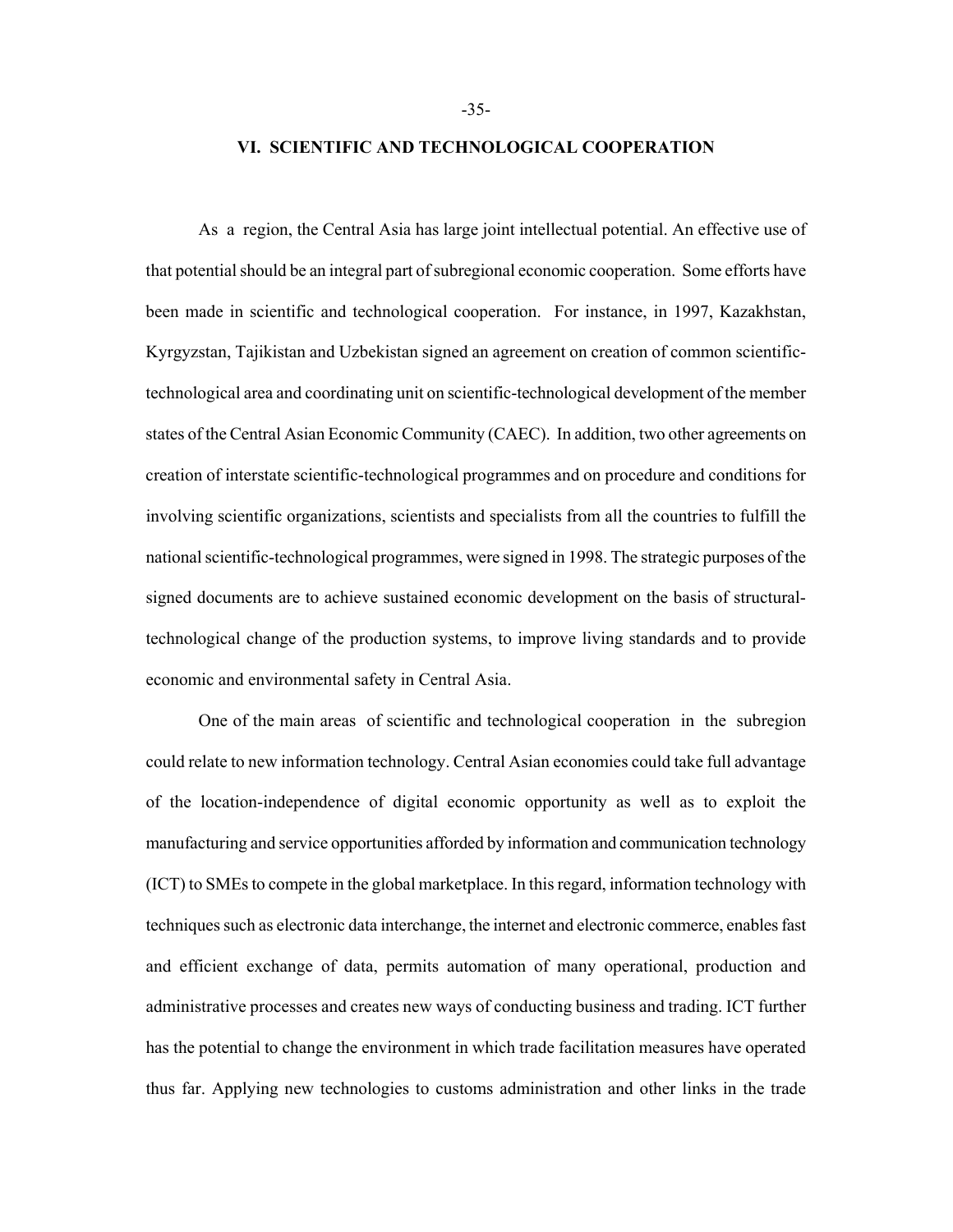transaction chain can bring about exponential savings in time and costs. Furthermore, electronic commerce of the type where goods are delivered in a digitized form allows traditional trade barriers such as quotas, customs duties, etc. to be bypassed, thus bringing with it the benefits of free trade. ICT can also be immensely useful in institutional capacity building and human resources development for the purpose of the promotion of both trade and investment. In view of the many potential benefits of information technology and the threats posed by the emerging digital divide, Central Asian countries could develop joint research and training facilities in this area.

Another area of scientific and technological cooperation in Central Asia is education. Since 1991, the Central Asian countries have introduced their own legislative basis to develop national education systems aimed at changing content of training programmes and text books, widening the networks of high schools and universities to be able to respond to the emerging skill needs, and introducing national languages in education. However, the isolation of national education systems in Central Asia has created difficulties in exchanging students and in establishing equivalency of certificates, which affect the common labour market. A coordinated approach in resolving these problems is desirable.

The pooling of scientific and technological resources could help the region achieve in the most important areas of fundamental research. For this purpose, the Central Asian countries have to coordinate the research work at the industry and university levels and to establish new organizational structure and procedures for joint scientific activity. Prospective forms of scientific-technical cooperation are techno-parks and joint scientific research organizations, higher educational institutions and laboratories in Central Asian countries.

Some of the areas, in addition to those noted above, for scientific and technological cooperation are: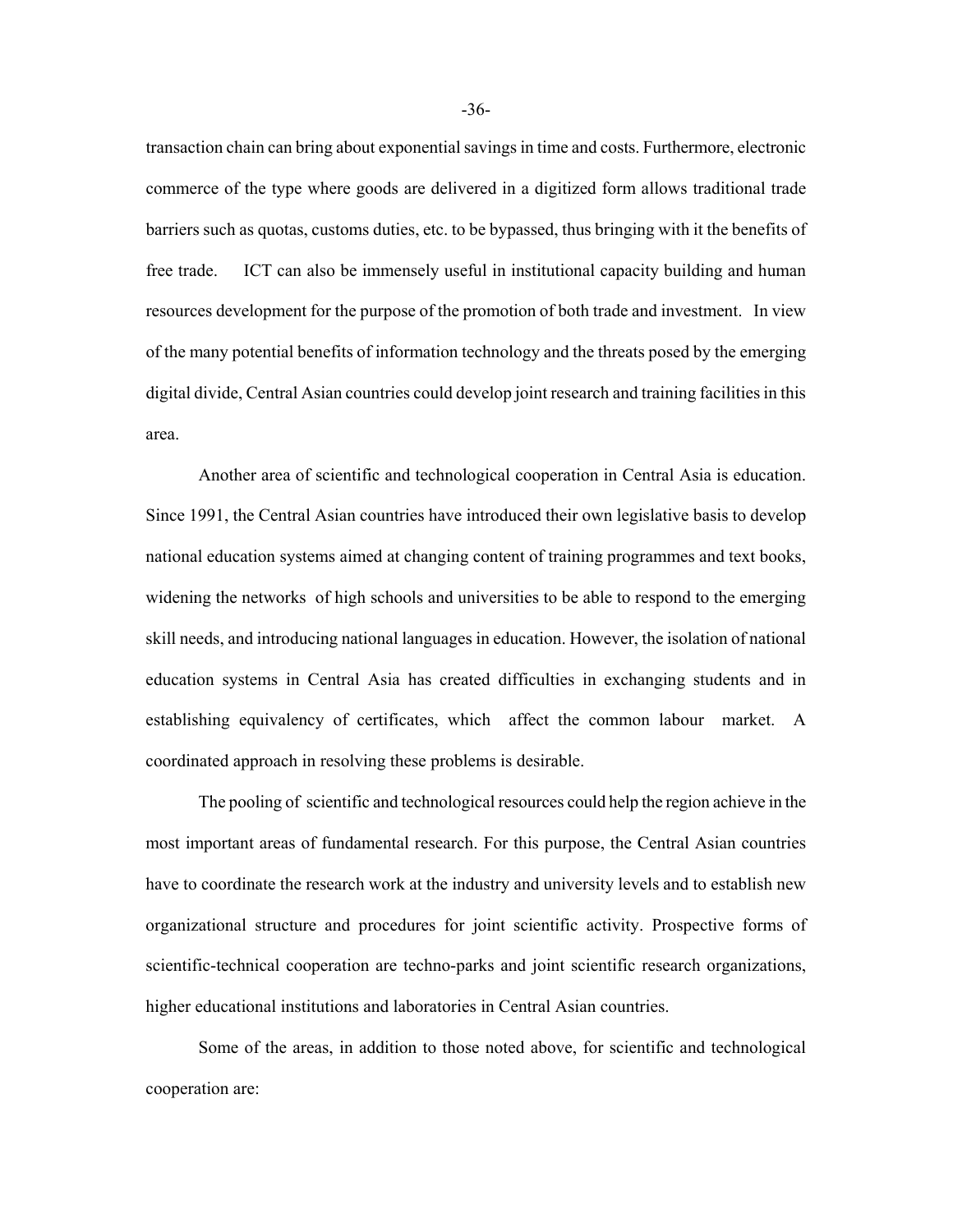- use of mineral resources based on resource-saving methods;

- use of biotechnology and genetic engineering in medicine, agriculture and industry;
- development of new industrial and space technologies on the base of industrial complex
	- in Kazakhstan, air-craft construction in Uzbekistan, instrument making in Kyrgyzstan;
- chemical processing of hydrocarbon raw materials;
- rational use of water resources and solving ecological problems;
- creation of modern communication systems and infrastructure.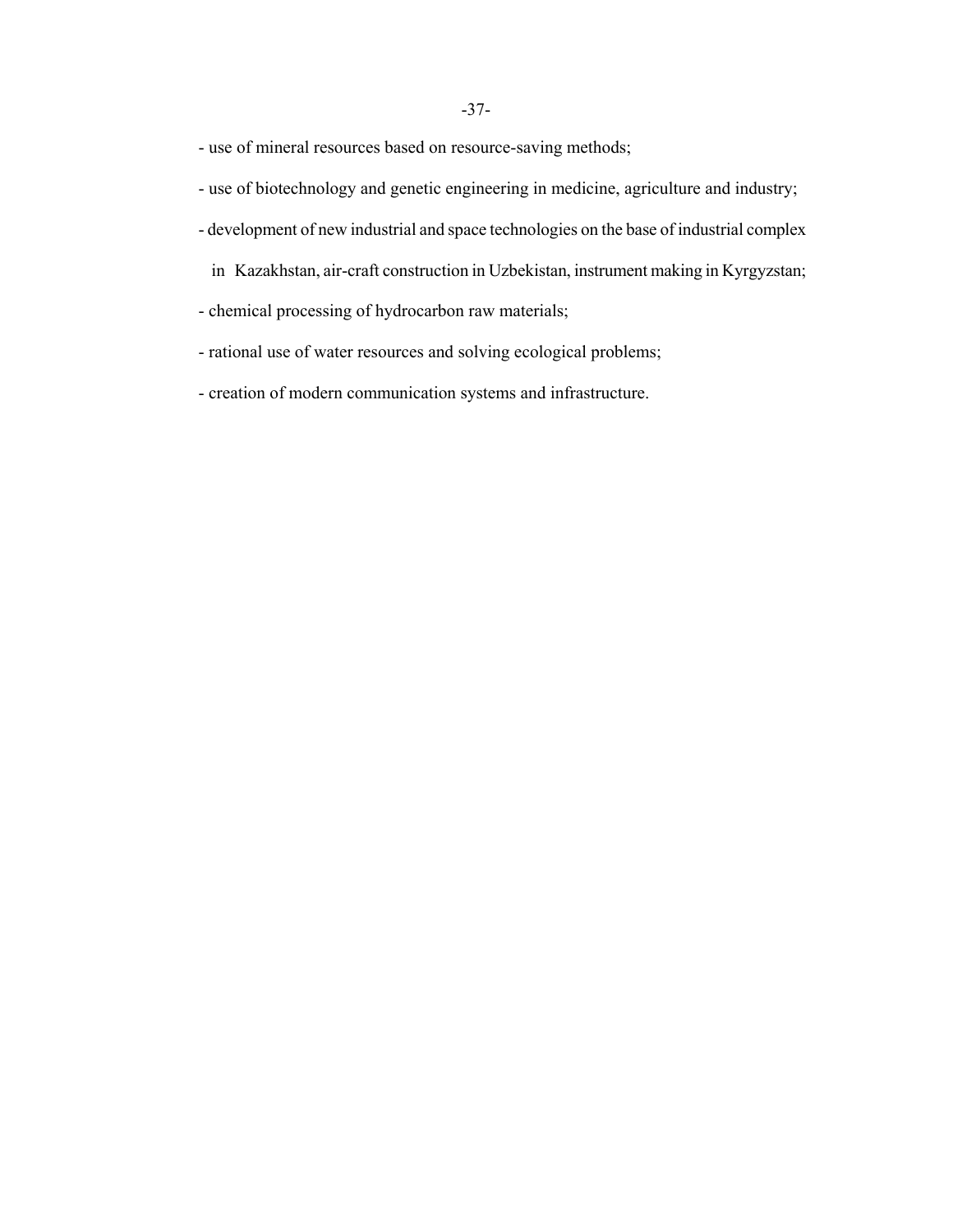# **CONCLUDING OBSERVATIONS AND AREAS OF INTERNATIONAL ASSISTANCE**

This paper has given a brief indication of the existing inter-country cooperation initiatives in Central Asia. It has also sought to identify some areas where either the current initiatives need to be strengthened and effectively implemented or new initiatives are required. As noted in the introduction, the areas identified are, by no means, exhaustive.

The implementation of any programme of inter-country economic cooperation requires firm political commitment on the part of cooperating countries. It is also important that the political commitment is concretized through required administrative and policy measures. The implication is that cooperating countries themselves have to institute a host of actions to realize the potential benefits that cooperation at subregional level could potentially entail. However, the Central Asian countries will require considerable support from the international community in the form of both financial and technical assistance, if they were to succeed in their fledgling efforts aimed at subregional cooperation. The following identifies some of the main areas where international financial/technical assistance is considered essential.

### *Macroeconomic management*

- **\_** Organization of subregional/international seminars/workshops to exchange experience and draw policy lessons in such areas as tax policy reforms; financial sector reforms and supervision; exchange rate management; and integration of social and environmental considerations into macroeconomic policies aimed at growth and stabilization.
- **\_** Establishment of a subregional Tax Training Institute.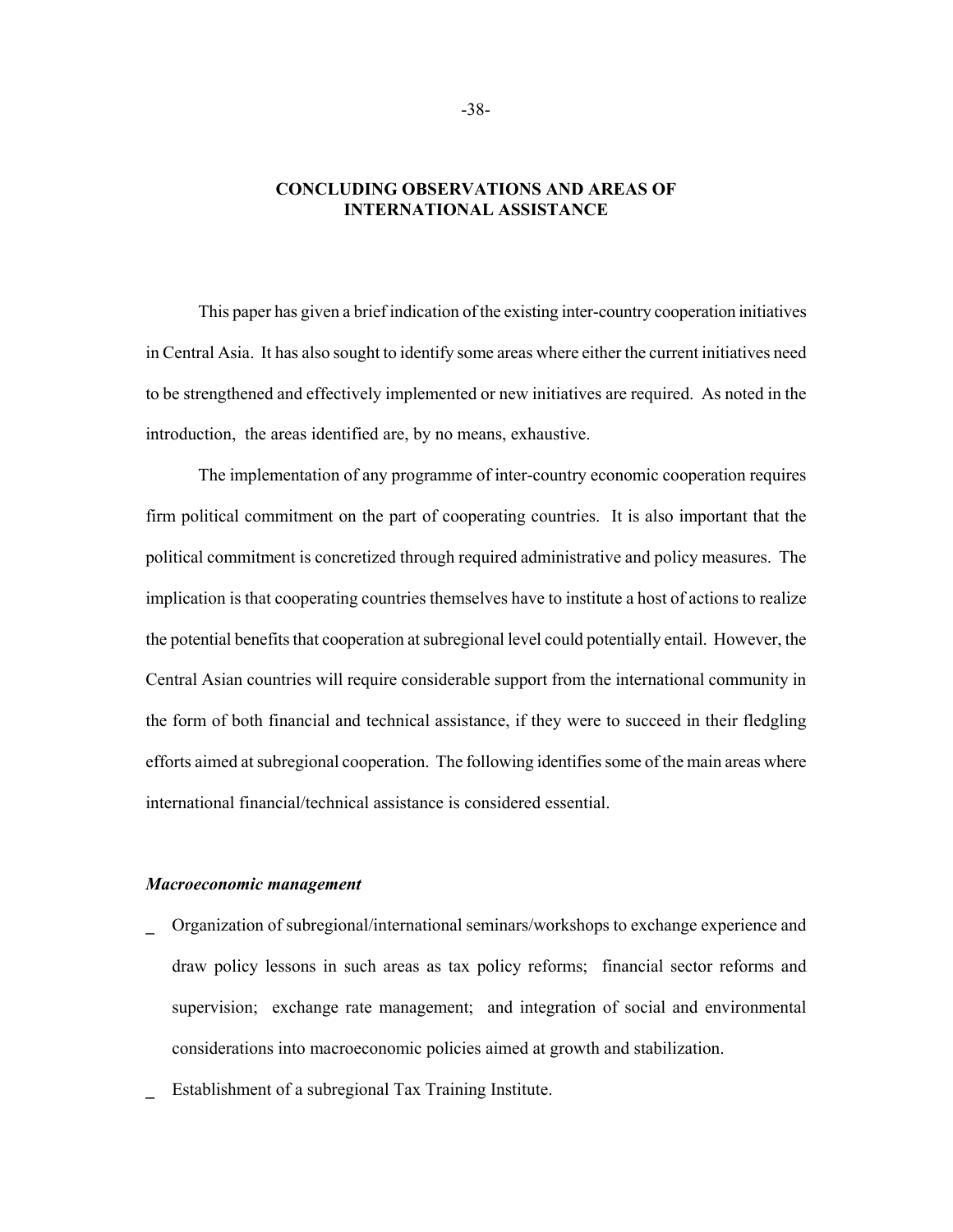- Strengthening national tax administration.
- \_ Computerization and processing of tax-related information at the subregional level.
- Harmonization of tax incentives.
- Establishment of subregional stock market.
- Effective clearing system for inter-country payments.

## *Trade and foreign direct investment*

- FDI in industries which promote complementarity among Central Asian countries.
- Establishment of Growth Zones and eventually effective Free-Trade Areas.
- \_ Establishment of a Central Asian Investment Area.

## *Infrastructure*

- **.** Review technical, commercial and operational standards on the railways of Tajikistan and assess how they match standards laid out for the development of efficient international rail services along TAR routes
- **.** Advocating benefits of acceding to international conventions listed in ESCAP resolution 48/11 for Central Asian countries (through regional and national workshops)
- **.** Policy reform and finance initiative for maintenance and developing new infrastructures;
- **.** Creating environmental and road safety awareness
- **.** Facilitation and harmonization of custom and border crossing procedures through introduction of legislation and regulation in conformity with the international transport agreements and conventions
- **.** Coordination of energy production and trade policies.
- **.** Rational use of water resources.